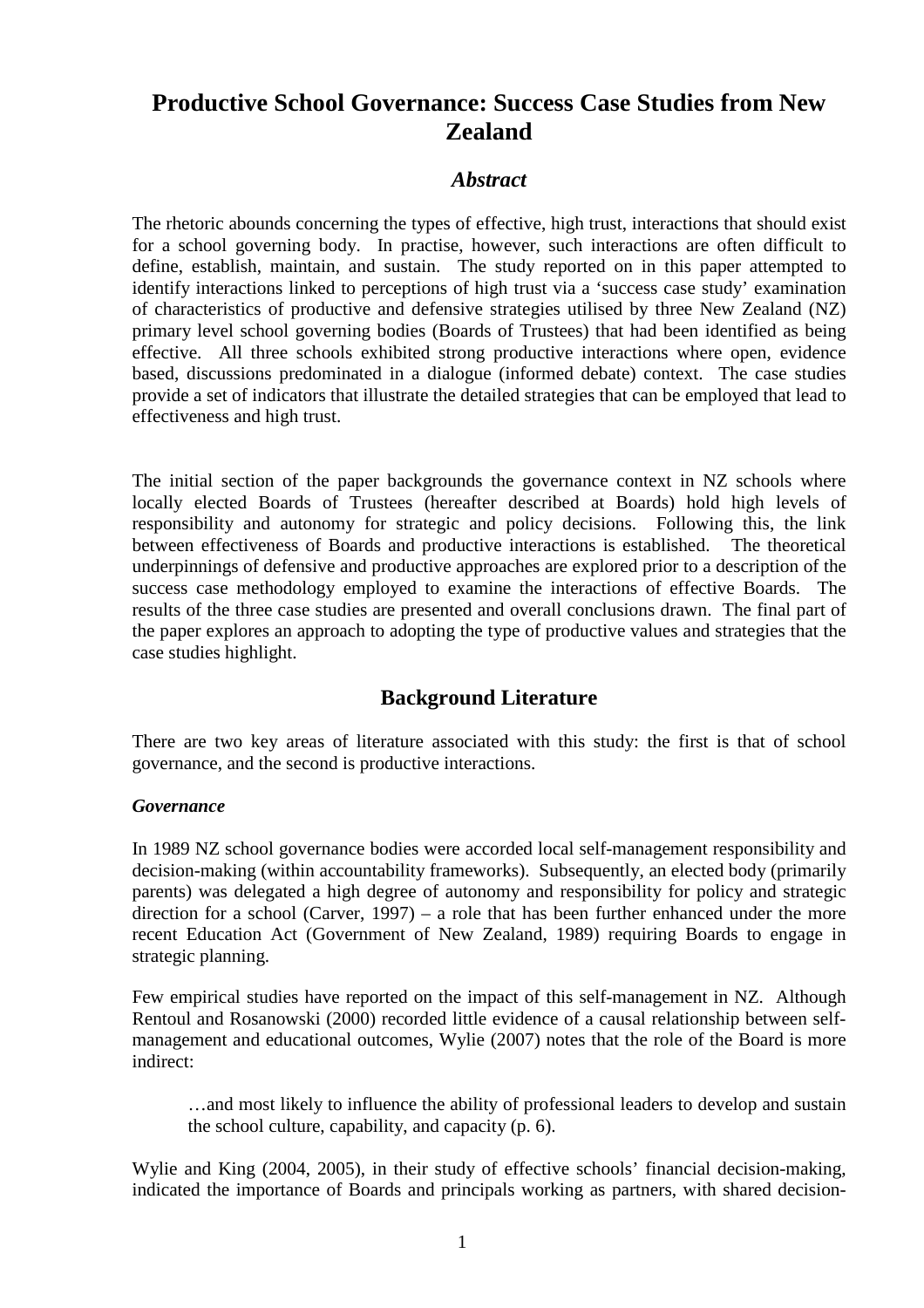making helping to develop mutual understanding, openness, respect, and trust. The relationship between the chair and the principal is linked to Board effectiveness in NZ also in the work of Mitchell, Cameron and Wylie (2002), and Robinson and Ward (2005).

Studies conducted in England and Wales similarly indicated outcomes of effective Board interactions. Earley and Creese (2003), for example, identified that such interactions provided a critical and informed sounding board for the headteacher. The authors emphasised the importance of genuine partnerships and the headteacher sharing leadership. Scanlon, Earley, and Evans (1999) noted that highly effective boards had trust and support in the relationship between the head and governors, where governors could challenge and question where necessary. Ranson, Farrell, Penn and Smith (2005) suggested that good governance was associated with partnerships of mutual support between the head and governors.

The latter qualities of trust, partnership, support, and challenge are linked to 'productive' (Argyris, 1996, 2003) interactions and it could be concluded that if Board members (trustees) and principals participate in such interactions then the principal's capacity might be enhanced. Conversely, if the relationship is obstructive or detrimental, their capacity could be diminished.

Successive studies by Wylie (1990, 2002, 2007) in NZ have indicated relatively good relationships between Boards and the principal/staff with the rate of difficulties in 2006 standing at approximately 12% to 15%. The Cardno, France, Smith and Youngs (2005) study of Board chairs, and the Hodgen and Wylie (2005) study of principal stress and wellbeing, have similarly reported good Board chair and principal relationships. However, despite such reports of good relationships, Wylie (2007) has noted that a constant theme in sector meetings in recent years has been that of poor Board-principal relationships.

#### *Productive Interactions*

Before examining productive interactions, it is important to consider inhibitors to such relationships. When individuals or groups get into difficult, or high conflict, situations they often resort to defensive behaviours. Argyris (1990, 1996, 2003) defines defensiveness as the tendency to protect ourselves and others from potential threat and embarrassment and it is exemplified in such strategies as covering up or bypassing threat; being indirect with people, giving mixed messages, or withholding information. The strategies are often summarized as avoidance and control, although, in this author's experience, avoidance often manifests as a manipulative form of control. The essential features of control in a defensive approach have been summarized in the following way:

... people seek to win rather than lose and to do so with a minimum of unpleasantness. People strive to win by keeping control of both the process and the content of key conversations. They make unilateral judgements about how to interpret information, and about the goals to pursue and how to achieve them. In addition, they seek to involve others in way that protects their own judgements from challenge. (Robinson, Absolum, Cardno, & Steele, 1990, p. 2)

Dick and Dalmau (1999) further summarise defensiveness as an approach which is "adversarial, competitive, and narrowly rational" (p. 47). In problem situations, when individuals are likely to resist control, or when change is threatening, avoidance and control are usually ineffective and are anti-learning processes that lead to misunderstandings and distortions.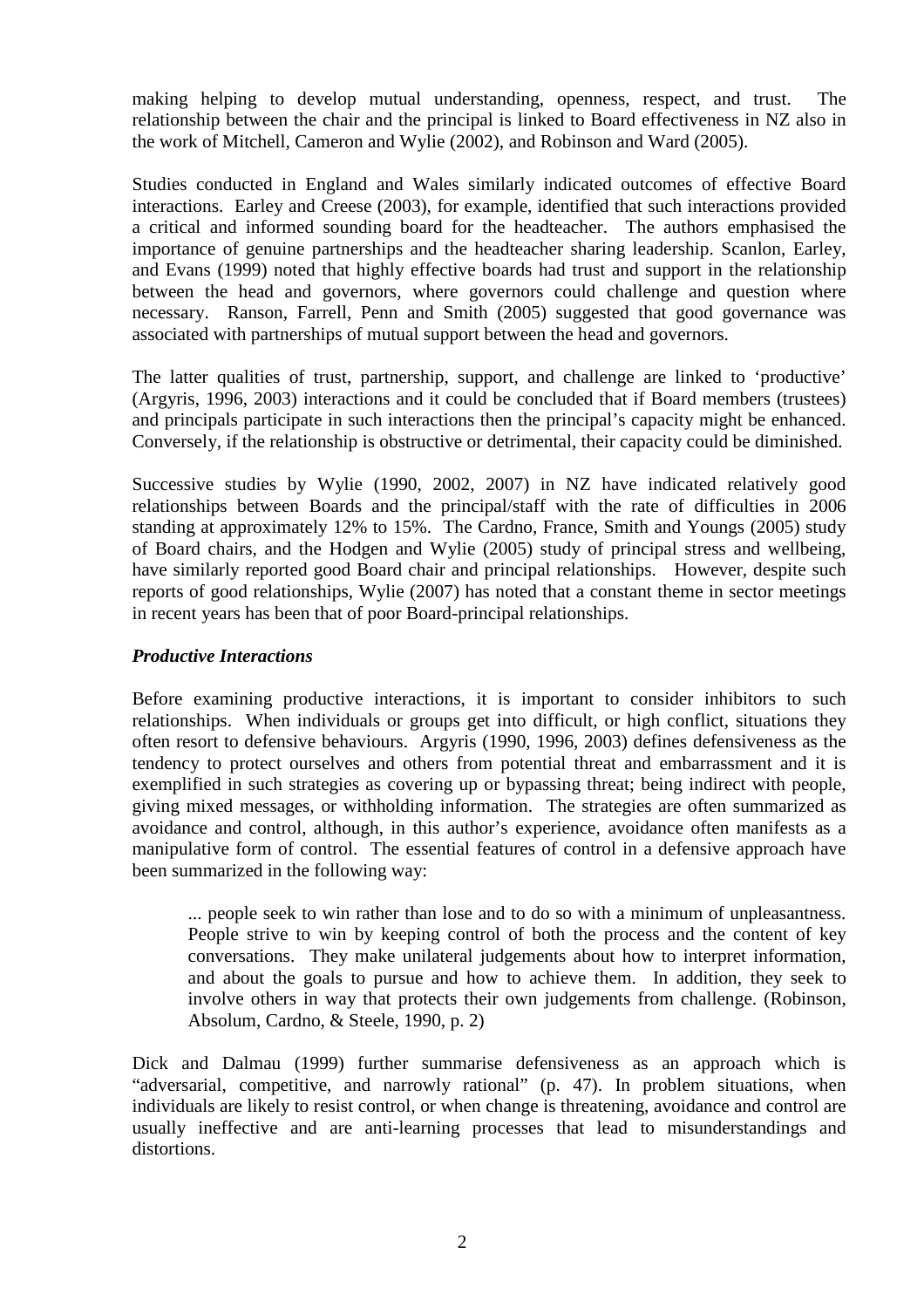Learning to overcome defensiveness initially requires individuals to look at the way that they personally are implicated in problems. Argyris (1990) states that such learning involves problem solving so that problems remain solved via a 'double-loop learning' approach that is often labeled as productive reasoning (Argyris, 1990; Cardno, 2001; Piggot-Irvine, 2005; Piggot-Irvine & Cardno, 2005; Senge, Cambron-McCabe, Lucas, Smith, Dutton & Kleiner, 2000). Such reasoning involves a balancing act between the two predominant features of advocacy and inquiry. Advocacy includes stating a position, and disclosing views and premises and hard data (evidence) supporting that position, in such a way that it is hypothetical (not predetermined in terms of outcomes) and invites evaluation, challenge, and public testing. Inquiry includes encouraging and non-defensively receiving others' views and disagreements without prejudgement, the testing of one's position, and checking perceptions in ways which reveal implicit and explicit assumptions. The overuse or underuse of either advocacy or inquiry can result in either defensive controlling or avoidance strategies. Advocacy and inquiry should create a genuine two-way dialogue, or informed debate, between individuals which leads to a mutual understanding and agreement about issues, even if the agreement is to disagree.

… participants should seek to understand the basis of relevant disagreements and, if possible, to resolve them through debating the ... basis of the differing claims and their practical consequences (Robinson, 1992, p. 349).

Once this empirically informed debate that Robinson refers to has occurred then solutions to problems can be mutually agreed upon, improvements planned for, implemented, and monitored in ways which enable individuals to be responsible for their own decisions. Bilaterality (two sidedness), or sometimes multilaterality if more than two people are involved, underpins every facet of the productive reasoning approach. This informed mutual checking of meaning, understanding, perspective, and agreement, is central to the success of the approach. In summary, the critical elements of productive reasoning, according to Dick and Dalmau (1999), include being *"*more consensual, more open to change" and as an approach it "provides more opportunity for choice" (p. 47).

The features of defensive and productive reasoning underpinned the development of criteria (see Table 2) for the data collection tools for examining effective Board interactions. In particular, the areas of productive relationships linked to trust, decision-making underpinned by evidence, as well as openness to development and change were the focus of the investigation.

## **Methodology**

#### *Success Case Design*

A predominantly qualitative set of success case studies (Brinkerhoff, 2003) were undertaken to gather the required empirical data on productive governance. Success case studies are a subset of the more traditional case study method where a single unit analysis is based upon depth that is both holistic and exhaustive (Bassey, 2007) but which also retains the meaningful characteristics of realistic events. A case study investigates a contemporary phenomenon within its real-life context (Wetherell, 2003) and is especially powerful when the boundaries between phenomenon and context are not clearly evident (Yin, 1994).

The success case method (SCM) described by Brinkerhoff (2005) is designed to find out how well an organisational initiative (in this case Board interactions) is working. The first step in SCM is the employment of a literature review to identify elements associated with success that are then collated into a matrix (or matrices) outlining the criteria for investigation. In the current study, the literature and research on productive and defensive strategies and values as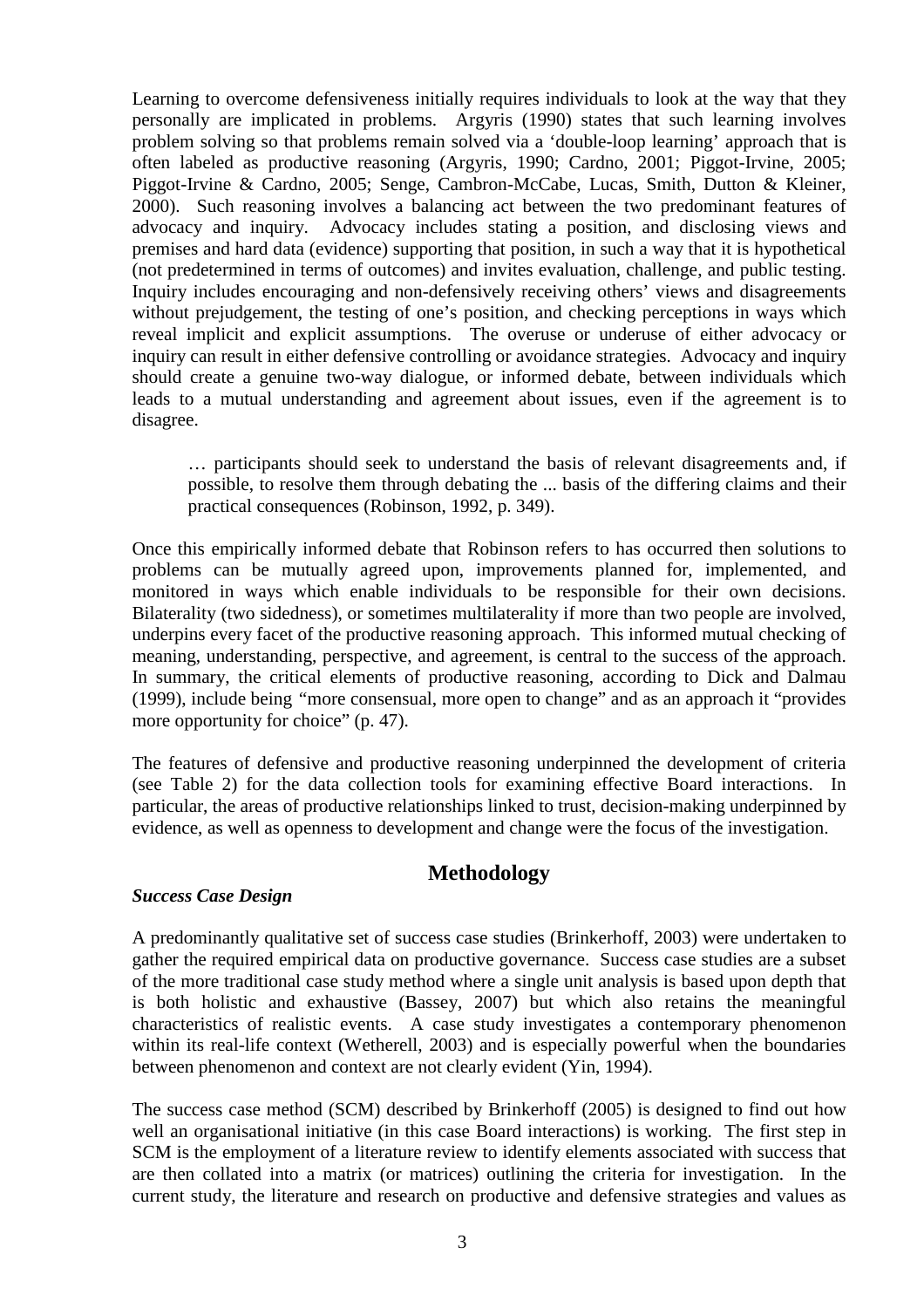well as effective Boards/governance was reviewed in order to establish the criteria. The latter, in turn, were used to identify the cases that were effective or successful. The second step in SCM is the employment of a mixed method approach to data collection to exhaustively examine a specific context.

In the SCM there is no intent to examine a range, or modal, responses. Only the most effective cases are investigated in order to highlight features of excellence that can be transferred to other contexts. In this study a variety of data collection tools was employed in order to provide a comprehensive perspective on effective interactions.

### *Data Collection Tools*

The combination of data collection tools employed was designed to enhance rigour (and credibility in terms of validity and reliability) via cross-checking, or triangulation, of information (Denzin, 1997). As noted earlier, each tool was developed using the matrix criteria associated with effective interactions. The multiple perspectives of productive governance were accumulated via trustee surveys, meeting observations and documentary analysis [particularly the national auditing body Education Review Office (ERO) reports] in order to show the skills, strategies, and knowledge employed by trustees on successful Boards. Espousals (trustee self-report in the survey) and practice (via observations, and documentary analysis) were explored in order to determine if a gap in perceptions was evident.

The survey was issued to all trustees. It included both open-ended (qualitative) and closed (quantitative) questions and collected both factual and attitudinal information (Cohen, Manion & Morrison, 2000; Hinds, 2000). Open-ended questions were designed to determine trustee perceptions of Board interpersonal relationships, attitudes to development, approaches to decision-making, and change management. Closed questions (a checklist focusing particularly on defensive and productive strategies) sought to elicit more specific information about interactions. Criteria numbered 1 to 21 in the checklist (see Table 2) were linked to defensive strategies and those numbered 21 onwards were productive. Trustees completed this survey individually at the beginning of a Board meeting.

Observation of a full formal Board meeting was conducted using an observation schedule that mirrored the survey content. A tally of either defensive or productive strategies was completed under the observation column in the closed question checklist. This non-participant, semistructured, observation was therefore specific, with the observer deciding on the focus against a pre-determined set of categories.

The third data collection method was that of documentary analysis. ERO reports for the previous six years for each school were examined to identify specific statements associated with governance relationships and development (see Table 1 for the summary).

## *Ethics and Sampling/Selection of 'Success' Sites*

Full ethics consent to conduct the study was obtained from the Unitec Ethics Committee and a carefully constructed informed consent process was enacted. A purposive approach to sampling was utilised where coaches involved in training and development with Boards in the Northland and Auckland regions of NZ were asked to nominate cases which they considered fulfilled the criteria of success in terms of productive strategies and values. Only three out of approximately 100 primary sector Boards were nominated. The Board chair and principal in each of these three sites were initially contacted by telephone and e-mail, with a follow-up letter. An outline of the nature of the project, the contribution that the individual school would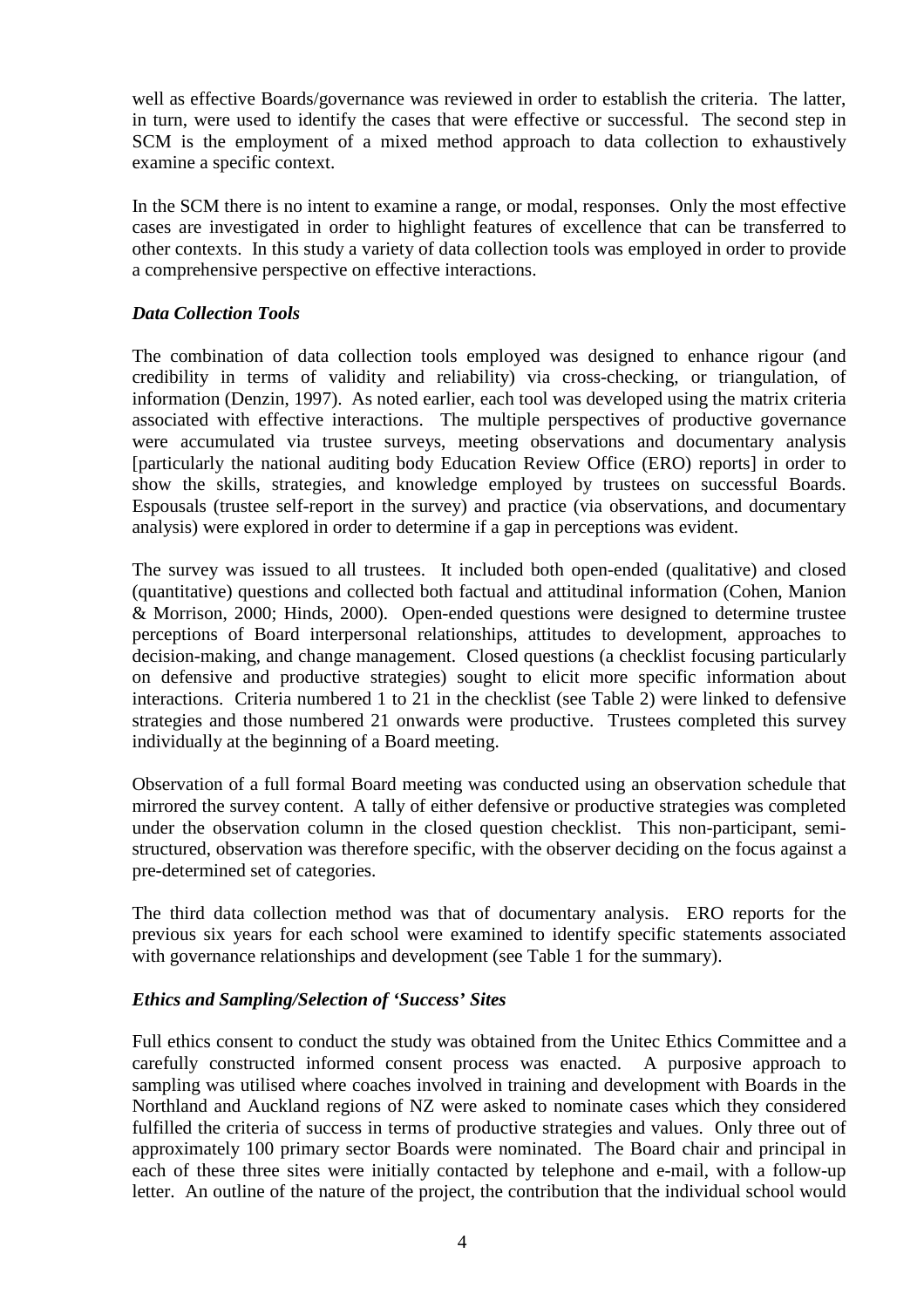make to the research, and the nature and extent of their involvement was provided to each Board as well as assurance that participants and their school would only be identified by pseudonym in the report. Participants were also informed that the collated information would be returned to them for confirmation prior to dissemination. A summary of the characteristics of the three sites is provided in Table 1.

|                                       | Site A                                                                                                                                                                                                                                                                                                                                                                                                                                                                                                                                                                                                                                                                      | <b>Site B</b>                                                                                                                                                                                                                                                                                                                                                                                                                                                                                                                                                                                                                                   | Site C                                                                                                                                                                                                                                                                                      |
|---------------------------------------|-----------------------------------------------------------------------------------------------------------------------------------------------------------------------------------------------------------------------------------------------------------------------------------------------------------------------------------------------------------------------------------------------------------------------------------------------------------------------------------------------------------------------------------------------------------------------------------------------------------------------------------------------------------------------------|-------------------------------------------------------------------------------------------------------------------------------------------------------------------------------------------------------------------------------------------------------------------------------------------------------------------------------------------------------------------------------------------------------------------------------------------------------------------------------------------------------------------------------------------------------------------------------------------------------------------------------------------------|---------------------------------------------------------------------------------------------------------------------------------------------------------------------------------------------------------------------------------------------------------------------------------------------|
| No. of students (2007)                | 70                                                                                                                                                                                                                                                                                                                                                                                                                                                                                                                                                                                                                                                                          | 28                                                                                                                                                                                                                                                                                                                                                                                                                                                                                                                                                                                                                                              | 406                                                                                                                                                                                                                                                                                         |
| Location                              | Rural                                                                                                                                                                                                                                                                                                                                                                                                                                                                                                                                                                                                                                                                       | Rural                                                                                                                                                                                                                                                                                                                                                                                                                                                                                                                                                                                                                                           | Urban                                                                                                                                                                                                                                                                                       |
| Decile (socio-economic                | $\overline{5}$                                                                                                                                                                                                                                                                                                                                                                                                                                                                                                                                                                                                                                                              | $\overline{2}$                                                                                                                                                                                                                                                                                                                                                                                                                                                                                                                                                                                                                                  | 6 (Catholic)                                                                                                                                                                                                                                                                                |
| rating of school,                     |                                                                                                                                                                                                                                                                                                                                                                                                                                                                                                                                                                                                                                                                             |                                                                                                                                                                                                                                                                                                                                                                                                                                                                                                                                                                                                                                                 |                                                                                                                                                                                                                                                                                             |
| $1 = low: 10 = high$                  |                                                                                                                                                                                                                                                                                                                                                                                                                                                                                                                                                                                                                                                                             |                                                                                                                                                                                                                                                                                                                                                                                                                                                                                                                                                                                                                                                 |                                                                                                                                                                                                                                                                                             |
| <b>Cultural mix of</b>                | 74% Non-Māori:                                                                                                                                                                                                                                                                                                                                                                                                                                                                                                                                                                                                                                                              | 26 Māori:                                                                                                                                                                                                                                                                                                                                                                                                                                                                                                                                                                                                                                       | 23% Māori: 77%                                                                                                                                                                                                                                                                              |
| students                              |                                                                                                                                                                                                                                                                                                                                                                                                                                                                                                                                                                                                                                                                             | 2 Non-Māori                                                                                                                                                                                                                                                                                                                                                                                                                                                                                                                                                                                                                                     | Non-Māori                                                                                                                                                                                                                                                                                   |
| <b>External ERO report</b><br>comment | 26% Māori*<br>2001 - Board had sound<br>governance and worked<br>positively with the<br>principal. Trustees seen to<br>take an active and<br>enthusiastic interest in the<br>organisation and operations<br>of the school.<br>2005 - concerns raised by<br>new principal about<br>planning and reporting,<br>consultation with Māori,<br>school self-review, and<br>teacher performance.<br>These issues were<br>confirmed by ERO as areas<br>of non-compliance.<br>$2006 - new Board$<br>committed to good<br>governance and<br>management, as evidenced<br>in their shared vision, a<br>strategic planning<br>framework,<br>improved financial<br>management, and trustee | 2002 - trustees seen to be a<br>united team who worked<br>collaboratively in<br>partnership with the<br>principal. They were well<br>informed and supported by<br>the principal in their new<br>roles. Principal leadership<br>was seen to be a strength.<br>2004 - a special review<br>conducted to report on<br>governance and<br>management concerns<br>raised from external sources<br>Growing tension between<br>the principal and the Board<br>contributed to the principal's<br>resignation. A new<br>principal took up his<br>position at the beginning of<br>the 2005 school year.<br>$2006 - a$ committed and<br>conscientious Board. | $2003$ – school had a strong<br>sense of family. School<br>leadership promoted the<br>values of transparency,<br>openness and consultation.<br>The Board was seen to be<br>comprised of committed<br>trustees with diverse skills.<br>2007 - Board was seen to<br>provide sound governance. |
|                                       | understanding of the<br>critical relationships<br>between governance and<br>management, and<br>self-review.                                                                                                                                                                                                                                                                                                                                                                                                                                                                                                                                                                 |                                                                                                                                                                                                                                                                                                                                                                                                                                                                                                                                                                                                                                                 |                                                                                                                                                                                                                                                                                             |

*Table 1: Summary of Characteristics of the Three Success Sites*

\* Māori are the indigenous people of NZ

## *Results*

Survey, observation and documentary analysis results are collectively drawn upon in the reporting of results for each school. Where qualitative comments are noted, bracketed numbers refer to the number of trustees responding in exactly the same way. Where no bracket is included this indicates one trustee only responding with a comment. Table 2 provides a summary of the predominant interactive processes employed in each Board.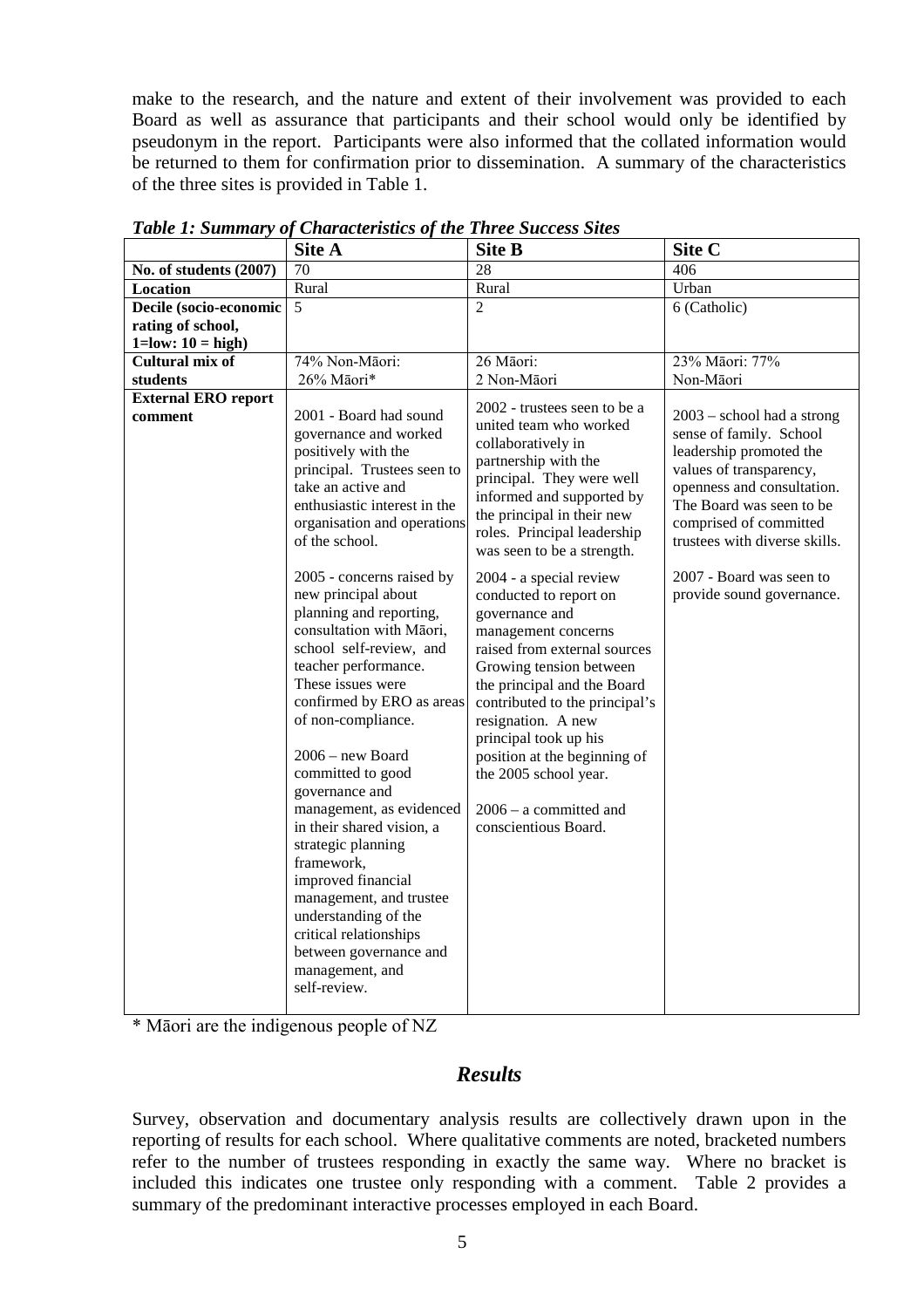## *Table 2: Survey and Observation Results*

|                                                                                                    | <b>School A</b> |         | <b>School B</b> |         |                | <b>School C</b> |
|----------------------------------------------------------------------------------------------------|-----------------|---------|-----------------|---------|----------------|-----------------|
| Some, or all, Board members exhibit:-                                                              |                 | Observ. | <b>Survey</b>   | Observ. | <b>Survey</b>  | Observ.         |
| 1. With-holding information in important conversations                                             |                 |         |                 |         |                |                 |
| 2. Failing to state their position/where they were coming from when discussing issues              |                 |         |                 |         |                |                 |
| 3. Making judgements or assumptions about people without checking them                             |                 |         |                 |         |                |                 |
| 4. Failing to check what other people thought about any information                                |                 |         |                 |         |                |                 |
| 5. Using persuasion to get what they want                                                          |                 |         |                 | 11      | $\overline{2}$ | 11              |
| 6. Giving false reassurances to people to cloud their messages                                     |                 |         |                 |         |                |                 |
| 7. Giving mixed messages or confusing the message in an effort to be nice                          |                 |         |                 |         |                |                 |
| 8. Trying to keep things comfortable and therefore avoiding problems                               |                 |         |                 |         | $\overline{c}$ |                 |
| 9. Deciding on the outcome before any conversation about issues                                    |                 |         |                 |         |                |                 |
| 10. Deciding to hold back information in order to protect others from embarrassment or threat      |                 |         |                 |         |                |                 |
| 11. Naming dropping when they need to support their argument                                       |                 |         |                 |         |                |                 |
| 12. Ignoring or downplaying information provided by others                                         |                 |         |                 |         |                |                 |
| 13. Making statements without illustration, evidence, or explanation                               |                 |         |                 |         |                |                 |
| 14. Using questioning in order to disguise their own view                                          |                 |         |                 |         |                |                 |
| 15. Ignoring the feelings/responses of others                                                      |                 |         |                 |         |                |                 |
| 16. Avoiding disclosing their own feelings                                                         |                 |         |                 |         |                |                 |
| 17. Avoiding disclosing information that may have upset others, or weakened their position         |                 |         |                 |         |                |                 |
| 18. Providing their own solutions to any problems without inviting other input for their solutions |                 |         |                 |         |                | 11              |
| 19. Taking responsibility for following up any problems themselves rather than including others    |                 |         |                 |         |                |                 |
| 20. Failing to plan for any improvement where problems might have been raised                      |                 |         |                 |         |                |                 |
| 21.A lot of deciding to 'give it to them straight' (a blasting!) if there are problems to resolve  |                 |         |                 |         |                |                 |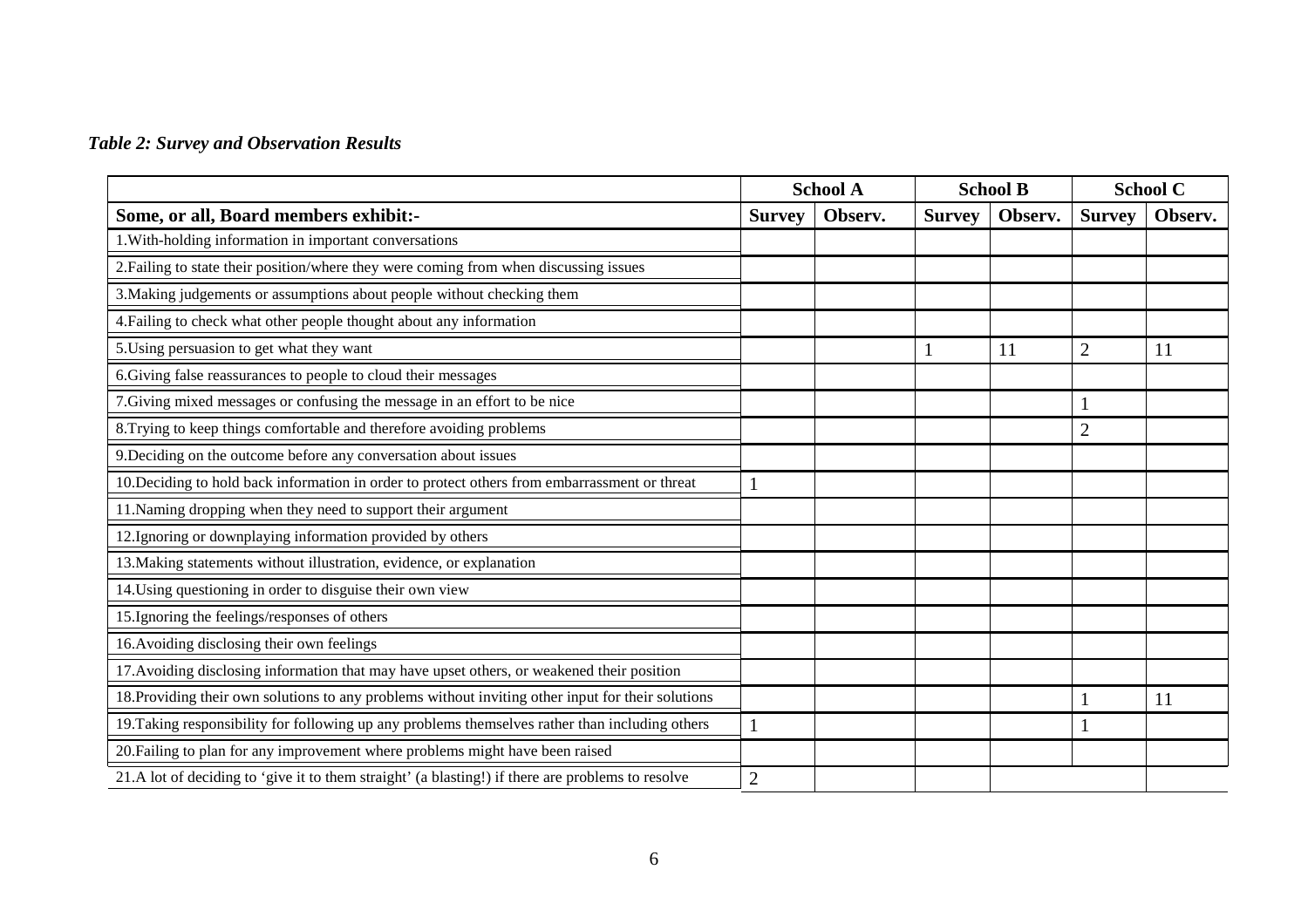| 22. Sharing control by exposing rather than withholding key information                                                   |  | 111111    |                | 111     |         |
|---------------------------------------------------------------------------------------------------------------------------|--|-----------|----------------|---------|---------|
| 23. Making it clear what their own position was (in an open way)                                                          |  | 111111111 |                | 111111  | 11111   |
| 24. Sharing responsibility for goal achievement                                                                           |  | 1111111   |                | 1111111 | 11111   |
| 25. Disclosing their views and the evidence (hard data) or logic that leads to those views                                |  | 111       |                |         | 111     |
| 26. Openness to inviting challenge, evaluation, and public testing of any views disclosed                                 |  | 1111      | $\overline{4}$ | 111111  | 1111111 |
| 27. Treating views of others as points to be checked rather than predetermined outcomes                                   |  | 111111    |                | 1111    | 111     |
| 28. Finding out about others' views                                                                                       |  | 1111111   |                | 111111  | 1111111 |
| 29. Encouraging, and non-defensively receiving, others' views and disagreements without pre-judger 5                      |  | 1111111   | <sub>0</sub>   | 1111111 | 11111   |
| 30. Seeking mutually acceptable solutions and taking joint responsibility for planning,                                   |  | 11111     | 6              | 111     | 11111   |
| implementing, and monitoring of achievement of goals<br>31. Managing difficult emotional issues as a joint responsibility |  |           |                |         |         |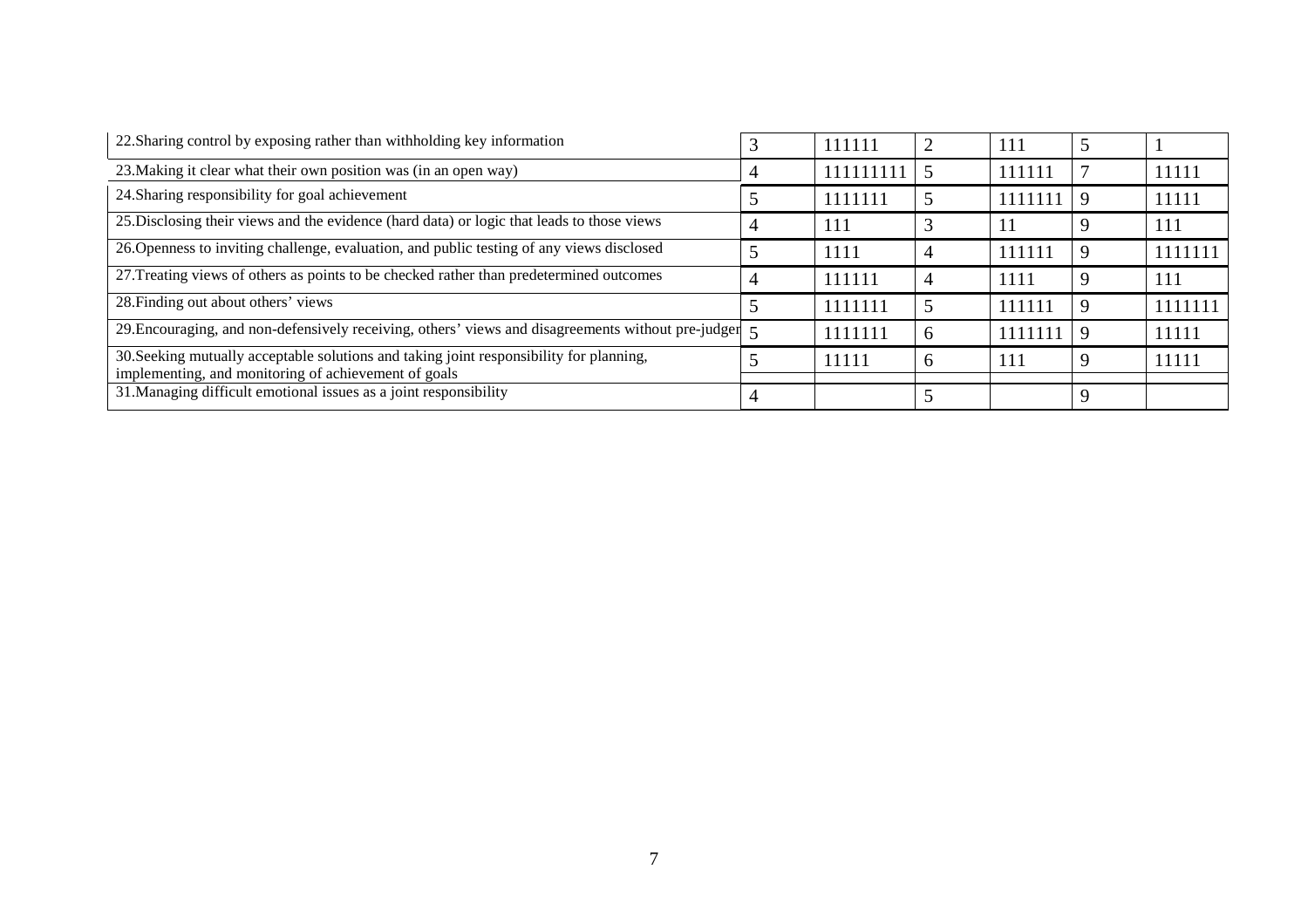## **Case Study School A**

## *Relationships*

In the survey responses, all five trustees noted that there were open, transparent, relationships between all trustees and as one stated "no-one is afraid to say what they think." High trust was described as an outcome of Board interactions (3), but one respondent stated that there was still more work needed on trust – it was seen as "work in progress." Positive relationships and working well together were perceived to be outcomes linked to trust (2) and good all round communication and interactions were associated with this (3).

In terms of the ways that the outcomes of trust might be achieved, openness and honesty were seen as key (2) with one trustee suggesting that the Board used lots of opportunities for discussion. The trustees stated that a variety of methods of communication were utilised to enhance openness including email, phone calls, written reports circulated prior to meetings, and the principal and Board Chair being in constant communication. Two trustees felt that because they were a complementary team, with the right mix of people, they communicated well. Trustees noted the following additional impacting factors: a desire for transparency; the previous Board having hidden agendas – they wanted something different now (2); everyone adhering to establishing trust; liking each other for who they are; working together with the same goal  $(2)$  – "on the same page," a willingness to learn and up-skill; allowing people to use their specific skills and aptitudes; supporting and respecting individuals in their own culture and personal circumstance; general respect for each other; having a critical mass wanting to be open; high ownership; people acknowledging when they are wrong and when things are not working; doing things in the right order (they created a code of ethics first and made people aware that they either accepted this or left); working hard to make sure everyone operated as a team not individuals; having great leaderships on the Board; using good processes but always tweaking things to improve; and having effective and efficient meetings, including keeping to time.

The following trustee comment summed up the tenor of the responses:

The Board feels a comfortable place to share concerns/ideas. Some trustees do need support to share but the chair asks if they have anything to add. The principal is also inclusive and nurtures others to be involved.

Another stated:

All make an effort to be a team and allow each other to shine, involved and be a part of what is happening.

Trustees were also seen to get along well with staff, although one noted that whilst good, there were still some glitches with relationships. The Board relationship with the principal (who is a trustee) was seen to very open (4), with one trustee referring to the fact that the relationship was "open and questioning, challenging."

When asked, in the survey, to summarise the Board interactions, trustees noted that they were productive and open (3): completely non-defensive. As one stated: "All members can speak freely with a sense of pride and respect". Another suggested that:

We all try to work together with what skills we have to improve the growth and development at school. We speak our minds and don't hold back if we don't agree with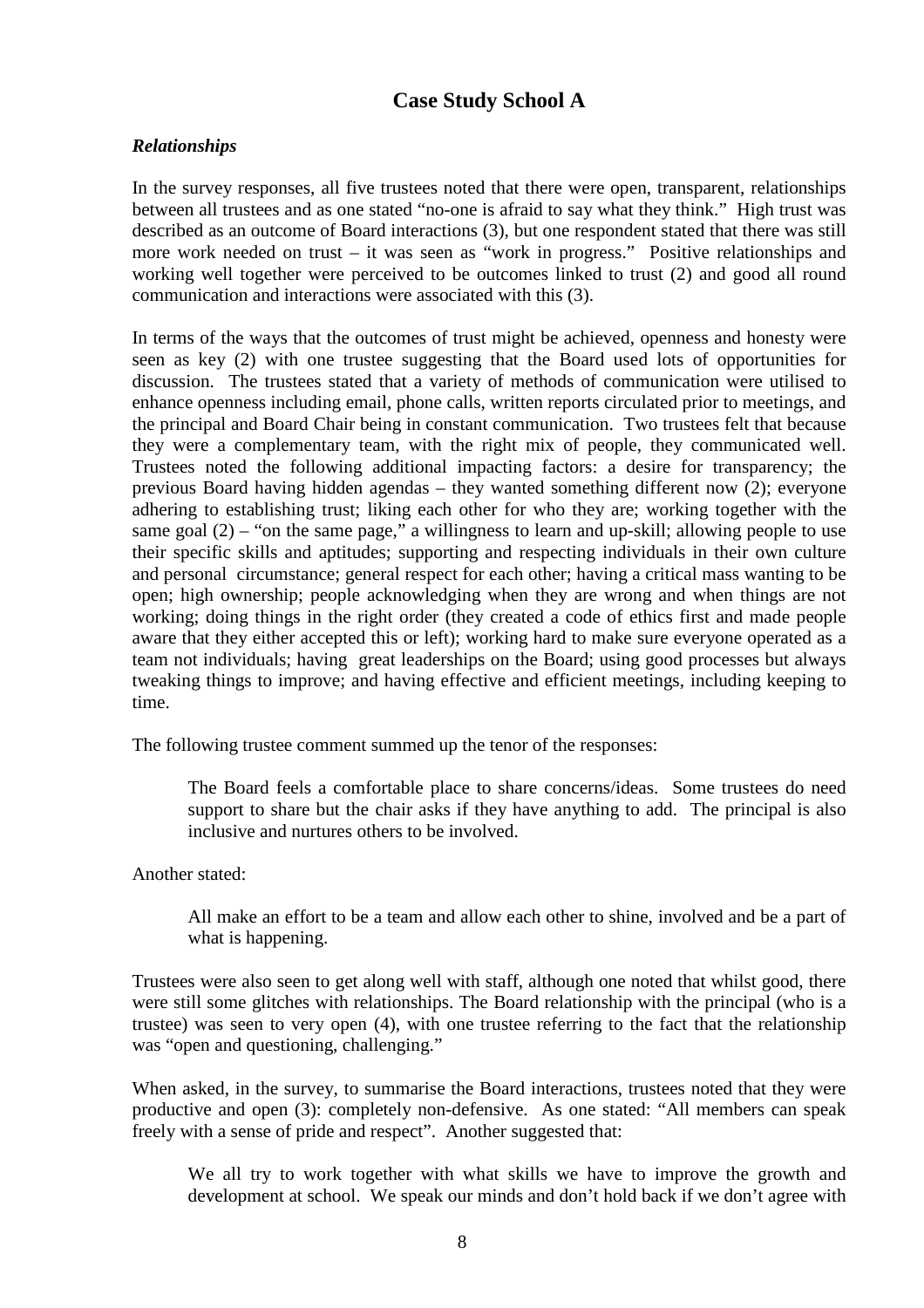something. We have ongoing and open communication. We accept responsibility for our actions. This has been tiring at times but paid off in the end.

#### *Length of Time it Took to Establish Mutual Trust*

The survey responses from trustees indicated that it took between approximately six months, a year, and 18 months (2) to establish mutual trust. One noted that improvement was on-going, and another that each new trustee that had come in had bought into the open, trusting environment and culture.

#### *Defensiveness Versus Productive Strategies*

One trustee stated in the survey that there was a tendency to defensiveness but then everyone moved on: "Never any grudges held over disagreements – we can agree to disagree". All five trustees stated in some way or another that there was little defensiveness, or if it did occur it was short lived. The 'survey' column in Table 2 shows that only three defensive strategies were reported (Nos. 10, 19, 21). The first of these is an avoidance strategy and the next two are controlling. All other strategies recorded are productive.

The dominant productive strategies that trustees believed they employed involved taking shared responsibility for goal achievement, openness to challenge, finding out about others' views, non-defensively receiving others' views, and seeking joint solutions. The Chair made a particular note of the dedication of the whole Board to share information and power. She stated that even though she met with the principal regularly they were particularly careful not to pre-empt any Board decisions.

The survey checklist was also used as an observation template for the meeting. There were no defensive strategies (criteria in Table 2 numbered 1 to 21) observed during the meeting. The dominant (recorded nine times) strategy employed was that of making it clear what a trustee's position was, followed by taking shared responsibility for goal achievement, finding out about others' views, and non-defensively receiving others' views.

In summary, there is some concurrence between the survey (trustee perceptions) and the observation record with three out of the four criteria common in the results.

#### *Attitude to Development*

The survey results suggested that both the Board overall, and particularly the principal, were passionate about the need to move forward and were genuinely committed to development (2). The principal and the whole Board often attended professional development together and the principal was involved in further study as well as a learning community cluster. The principal was seen by trustees to be very focused on development and open to improving his own learning (2), and committed to the professional development and up-skilling of staff and trustees. The principal himself stated that he was eager to get development and was passionate about teaching and learning.

The meeting observation revealed two lengthy discussions linked to development. In both situations, all trustees were excited about the possibility of further Board development. When the principal discussed his involvement in a national contract his passion was evident and other trustees were strongly encouraging of his involvement.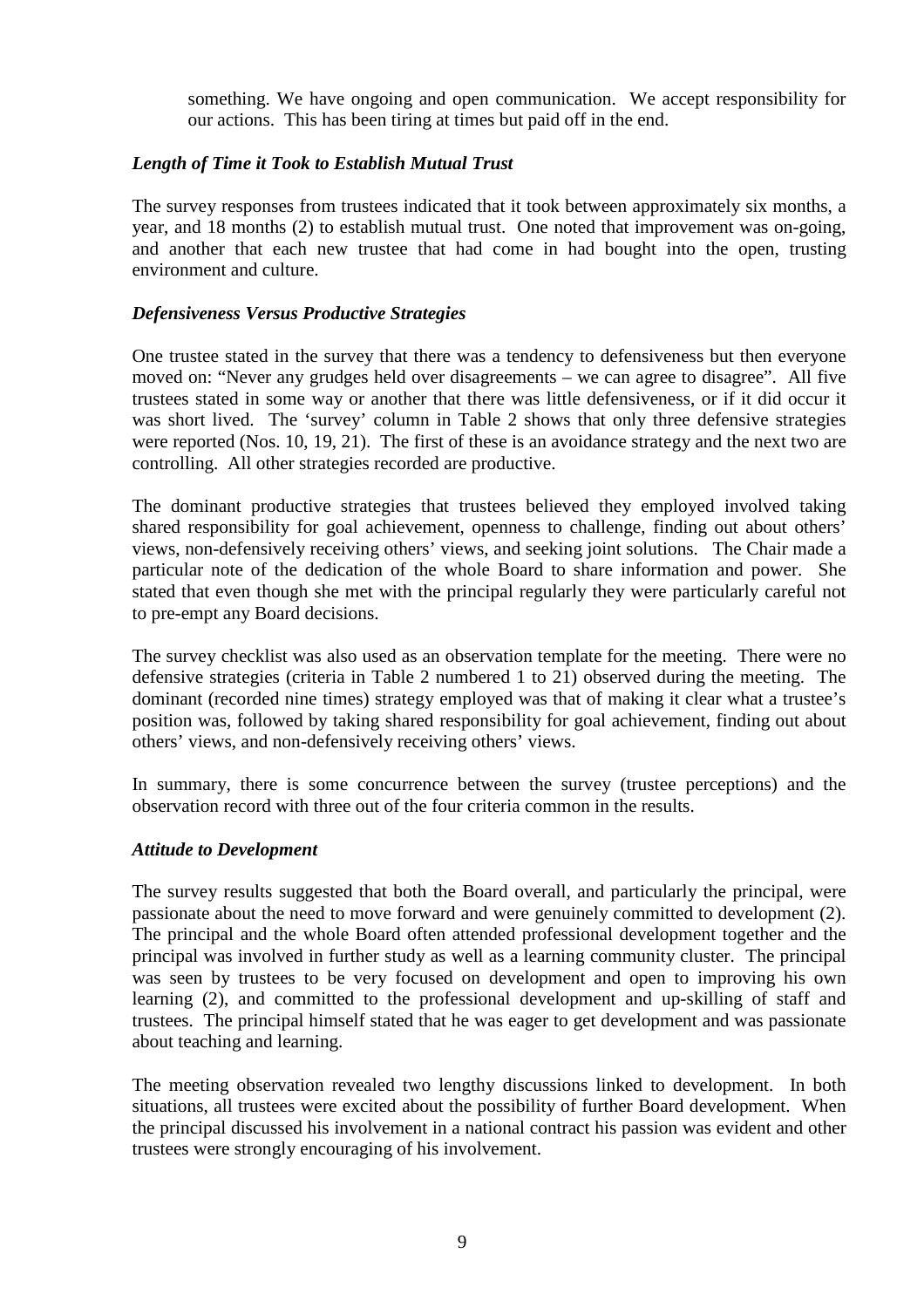### *Use of Best Practice or Data in Board Decision-making*

Good use of achievement data to direct achievement was seen to be made by the Board in the survey response (2). Trustees stated that they used data and information from research/best practice to make decisions (3) and kept up to date with readings. Collectively they said they had sought Board training to assist with this. The meeting observation confirmed the use of data. On three occasions in the meeting children's achievement was discussed and in each case data was referred to support the discussion.

### *Openness to Change*

It was evident that this Board was open to change. One trustee considered that they were very forward thinking: another that they dealt with change well and had good discussion where needed. The latter trustee also noted that they did not change just for the sake of change. Change was seen as an on-going process. The following quote sums up the conversation associated with change:

We have hardly sat still in the last 2-3 years. It's been constant change. Mostly positive, but it's more difficult when its negative but we have still dealt openly with these.

## **Case Study B**

## *Relationships*

Each of the seven School B trustees noted in the survey that good or excellent relationships existed. Trustees also reported that they worked: co-operatively and openly (6); honestly (5); supportively, with mutual respect (2); in a friendly and relaxed environment, with nothing held back or misleading (2); without backstabbing or defensiveness (2); and with good communication (3). One trustee stated "we are able to express our opinions and talk despite our titles – parent to principal or teacher." In keeping with this, a further respondent said: "We operate as a functional Whanau (family) – our differences are sorted quickly." Another suggested:

A number of the Board members have known each other for years and many are related which provides an open attitude to discuss many topics and a trust between us. They welcomed me in on the Board even tough I am new to area. They treated me just the same.

All trustees stated that there were high levels of trust resultant from the openness. It was described as "full-proof trust" by one person. Two respondents said that they had to trust each other because they were there for the students as the number one concern.

In terms of factors that impacted on trust development, two trustees noted that past difficulties between the principal and the Board had made them determined that the current Board worked openly. Another respondent stated that it was their communal vision in wanting the best education they could provide for their children that led them to ensure that they worked well together. Two other trustees said categorically that it was their openness and honesty that created the trust: another that Board training and an understanding of their roles as Board members had helped trust development.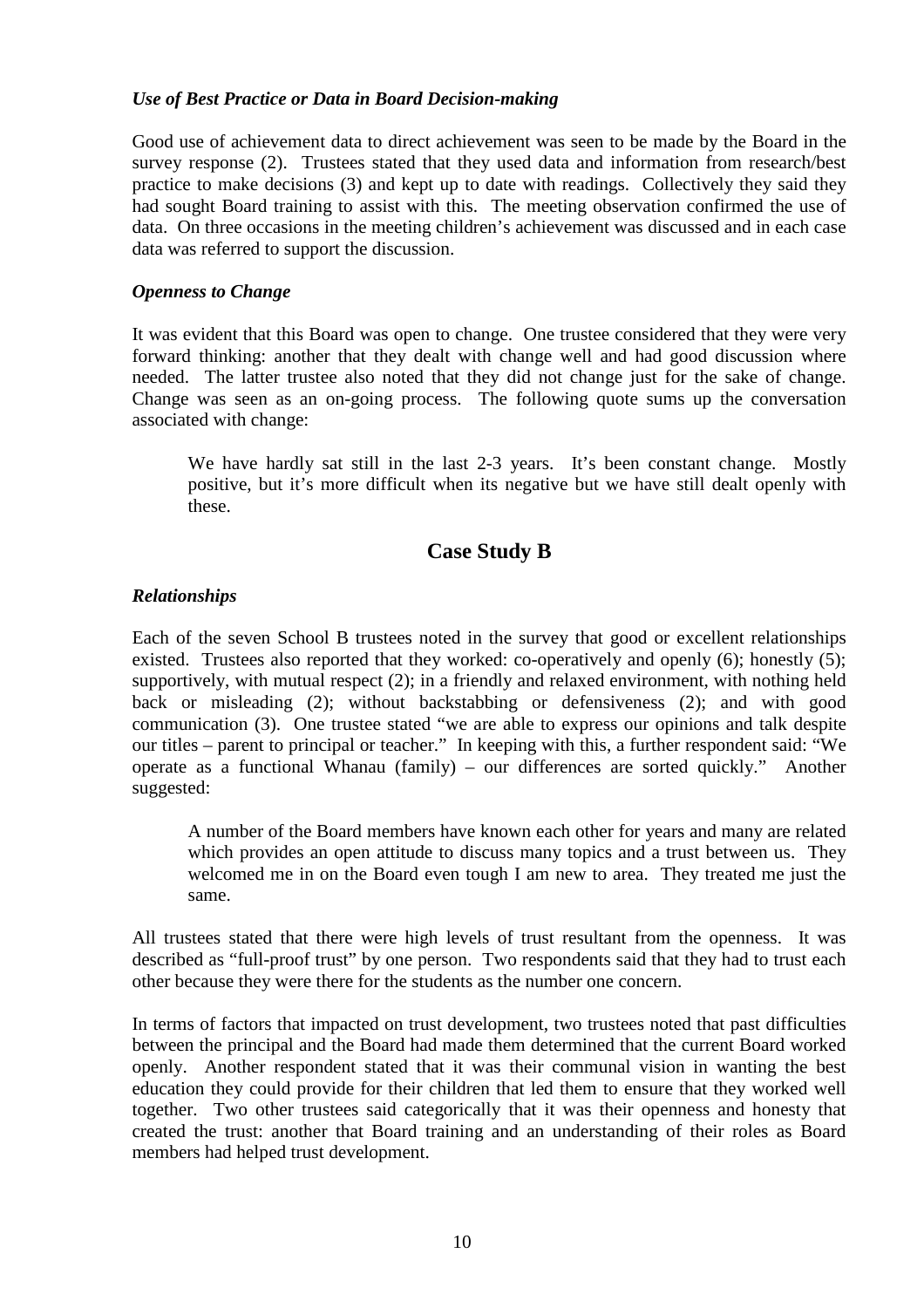The meeting observation data strongly confirmed that high trust existed on the Board. This was evidenced in: humor; ability to make fun of themselves; lack of tension; high involvement and contribution (all trustees engaged in discussion); shared responsibility offered for tasks; openness over disagreement of ideas and robust levels of challenge and questioning of ideas; considerable affirmation offered when ideas were presented; willingness to shift ideas in light of input from others; and steering of discussion to solution generation. Openness and honesty permeated almost all of the discussion. This was particularly highlighted in comments linked to children climbing a tree in the school. The potential for conflict with the issue was high because it was seen as a tradition in the school to climb this magnificent old tree. However it was also a health and safety issue and although those who supported allowing children to climb the tree shared their wish for it to continue, each one also heard the counter argument and moved their stance for the good of the children.

## *Length of Time it Took to Establish Mutual Trust*

Although one trustee said they could not answer this, three others noted that it took little or no time to establish trust. As one suggested, there was "instant respect for a shared goal of education our children to the best of their abilities." Two trustees stated that it took about three months to establish trust: one other said it took approximately eight months.

#### *Defensiveness Versus Productive Strategies*

The results in Table 2 indicate that only one respondent recorded a defensive strategy employed by the Board - that of using persuasion to get what they want (a controlling strategy). Although there were no qualitative comments that elaborated on this response, the meeting observation record shows two instances of one specific trustee using strong persuasion to make a point. There were no other indicators of defensive behaviour apparent in the group interactions and the full survey results recorded in Table 2 show that trustees believed that a highly productive (non-defensive) set of strategies operated. A particular instance illustrating non-defensiveness occurred when one trustee realised they had erred and offered an immediate apology alongside the statement "oh, I was wrong."

#### *Attitude to Development*

Responses from all trustees strongly supported that development of both the principal and the Board was a high priority. The principal was seen to be the driving force in Board development (3): "The principal led the way but made sure we understood his direction." One trustee noted the importance of development for such an isolated school:

As a small school in a rural area we are pro development as we need to make sure our children benefit by keeping up to date with what is happening in the wider NZ schools so they are not disadvantaged.

In 2006, ERO confirmed the positive attitude of the Board to training by noting in its report: "They have participated in training to extend their understanding of roles and have focused on the development and review of school policies and procedures."

In the survey conducted, the principal commitment to development was described by trustees as extremely passionate (4), outstanding (1), encouraging (1), and excellent (1). It was noted that this commitment had a good effect on teachers, the Board and children because he was dedicated to improving teaching and learning. It should be noted also that in the meeting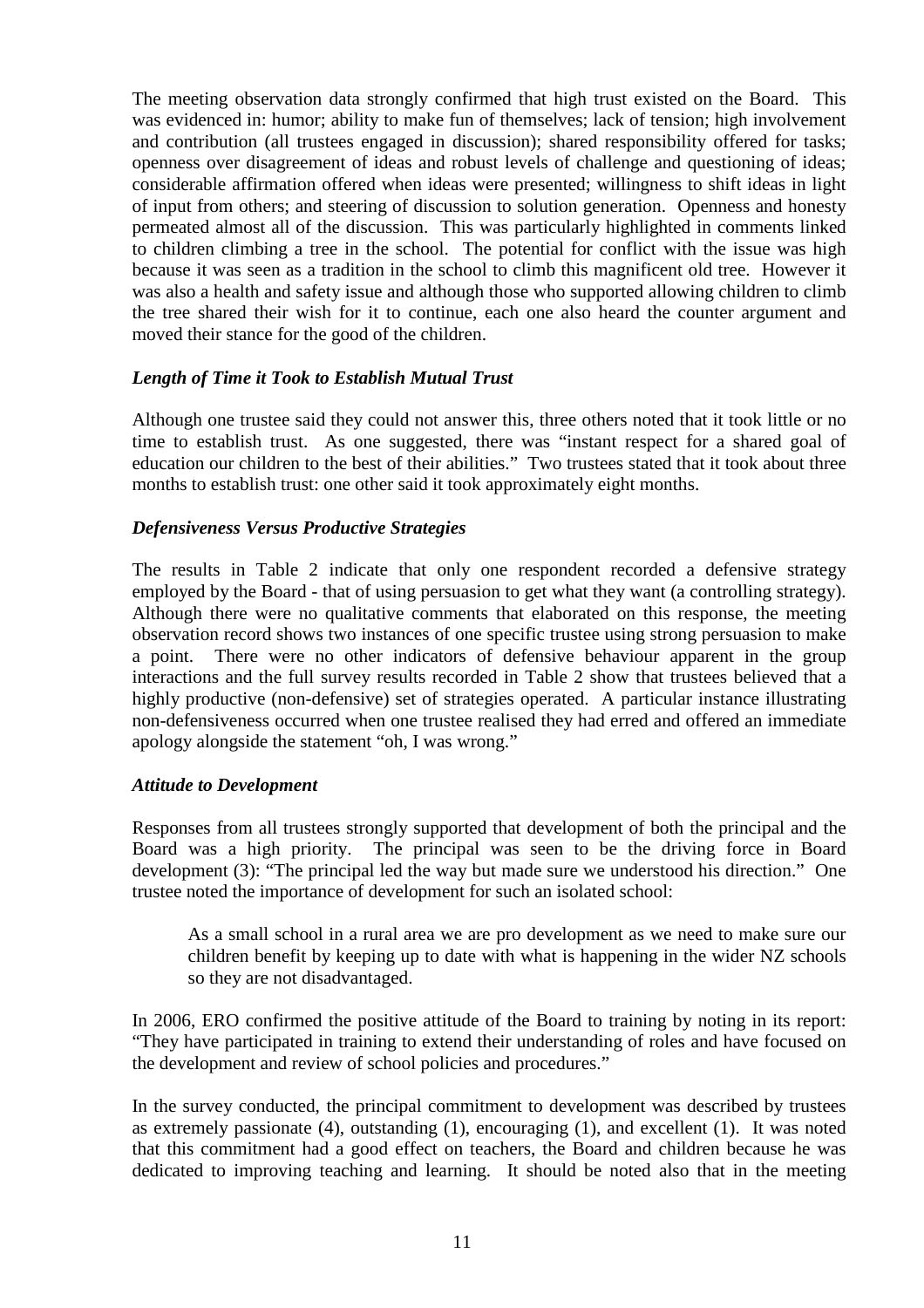observed trustees continually referred to their support for helping teachers to develop so that they could do the very best for the children.

#### *Board use of Either Best Practice or Data in Decision-Making*

Most members of this Board were clear that both best practice and/or data were used in decision-making, with the principal largely seen to lead this. One trustee noted that once they understood and knew what to do with the use of any data, it was used well. One trustee thought that the Board was "thoroughly competent" at using data. Another said:

We gather information that is up to date where needed – that is, from other schools or the internet to look at in making our decisions. With the data gathered we talk about it how it relates to us and make it our own.

In 2006, ERO confirmed the good use of data made by the Board when they noted specifically that: good analysis of achievement data was implemented; trustees received clear reports on student achievement; and the principal was accompanying his reports with explanations which were resulting in meaningful discussion with the Board relating to school improvement.

### *Openness to Change*

In this school, change was not seen as threatening. A raft of responses supported this with statements such as: "both teachers and Board are only too willing to try new initiatives": "accepted widely," "we are used to change, we adapt well," and "change can be good." One comment particularly reiterated a common message from the group about the centrality of the student by stating:

When we feel we are required or needing to change things that we do we are quite open to discuss it and put new things in place. We do this to benefit our children.

## **Case Study C**

#### *Relationships*

All nine trustees in School C reported that exceptionally good relationships existed. Survey comments included varied statements such as excellent, outstanding, awesome, great (2), positive, productive, informative, enjoyable, professional (2), sincere, supportive (2), responsive, unified, a lot of respect for each other (3), all peoples' opinions are respected, thoughtful at all levels, open (5), frank (2), friendly (3), always polite, no one dominating, harmonious, good communication, practical and organised. One trustee summed up the tenor of many comments by stating that there was: "an excellent mix of people, i.e., similar temperaments and open."

One trustee noted that Board and principal relationship was great. The Board were seen to be very supportive of staff and the principal (2). In turn, the principal was seen to do a lot of work for the Board.

All trustees on this Board also suggested that there were high levels of trust and openness in the group, as the following quotes summarise: "Utter trust in principal and staff. Open," and "Feel extremely comfortable to be able to discuss anything at all. Have great trust." Reasons for the high trust were attributed to: robust skills and protocol; people not threatened by expressing their views (3); non-confrontational interactions; a christian/Parish attitude and atmosphere (3);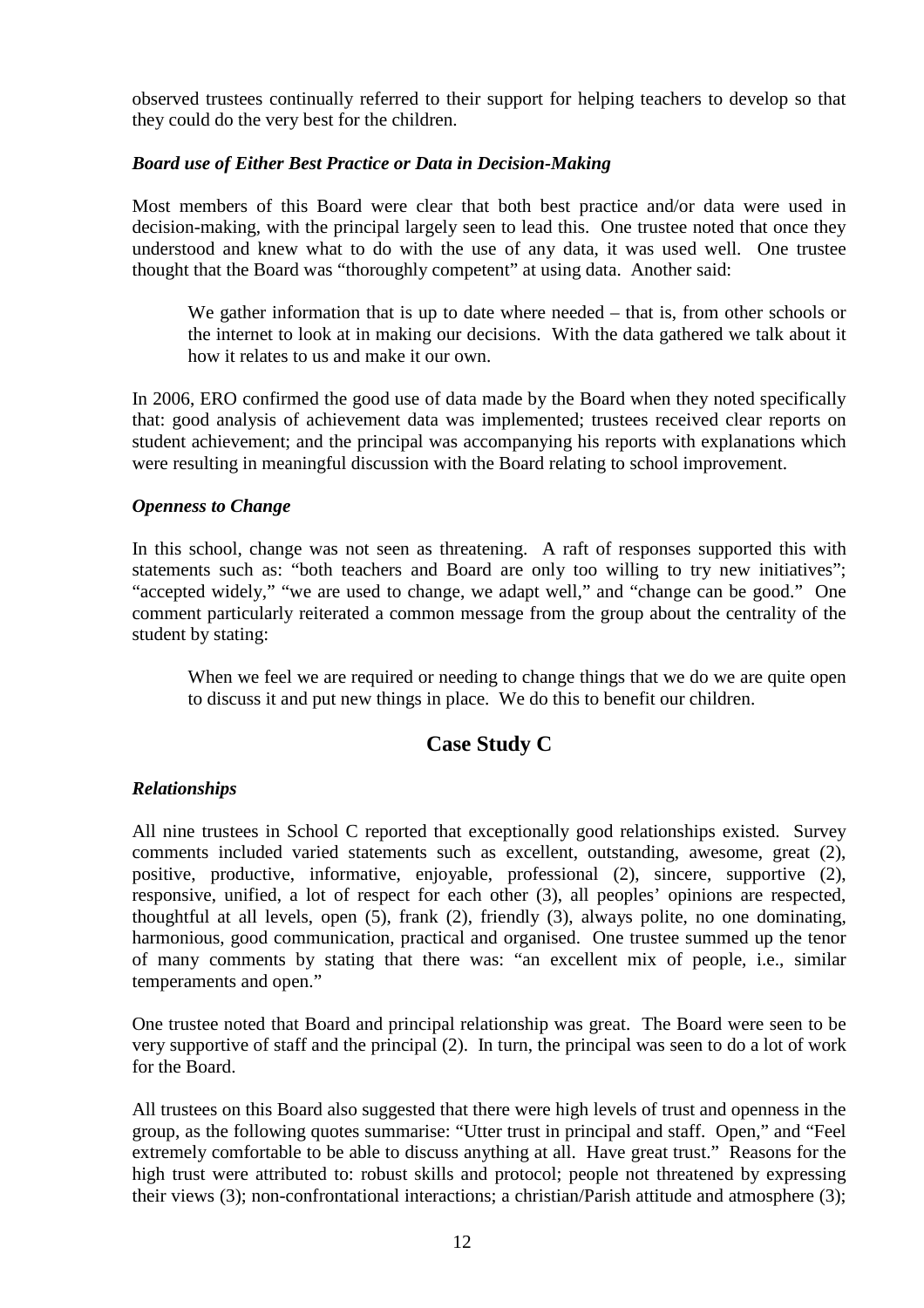the fact that it was historical/pre-existing (2); the mix of people; people knowing each other well as parents/professionals (2); people having time enough to smile, talk and chat in the car park; having frequent community events; the professionalism and genuine sincerity of the people involved; guidelines being in place; and having one shared vision of children's education and well-being (3). Of particular note was the contribution of the leadership of the school to the development of trust, as expressed in the following quote:

There are high levels of competency in the running of the school. If the management are doing a good job its easier for the Board as the negative issues are minimal. Openness and trust are 'fruits' of good practice.

The observation of the Board meeting revealed support for many of the trustee comments. This was an extremely competent and professional Board and trustees were well prepared for the meeting. Chairing of the meeting allowed for an exceptional balance of compassion, warmth, and openness but also ensured that the agenda and business were strongly attended to. Although there were four new members at the meeting, it was difficult to discern who they were – everyone was encouraged to contribute.

## *Length of Time it Took to Establish Trust*

Every trustee believed that it took only a short time to establish trust. Three said that it happened immediately, one that it already existed, and all others that it developed within three to four meetings. The following quote sums this up well:

With several people, almost immediately. I remember coming away from the first meeting thinking to myself, I like all these people and I think they will all offer very useful skills and perspectives. There was immediate openness. It soon became apparent that everything is laid on the table, there are no hidden agendas and nothing to cover up.

## *Defensiveness Versus Productive Strategies*

Five of the nine trustees explicitly stated that defensiveness was low in this Board. One stated that "where defensiveness may occasionally be a natural reaction, open discussion breaks down any barriers." Another commented that there was little defensiveness because they were professional if there were issues to deal with.

Table 2 summarizes the responses of trustees to their perceptions of the presence of the elements of defensive or productive strategies. Five defensive items (5, 7, 8, 18, 19) were recorded as being present, however the respondent numbers are low for each item. By far the predominant items recorded were those of productive strategies, with the majority recorded unanimously by trustees. The meeting observation record strongly confirmed the trustee responses. The only exception was the final productive strategy listed (dealing with emotional issues as a joint responsibility) and the absence of that was due to the fact that no emotional issues were apparent in the meeting observed. Of particular note in the observations was the role of the chair in facilitating productive strategies. She was crisp and clear in her leadership, with a balance of efficiency and effectiveness. She allowed openness in discussion for a set period of time without enforcing her own opinion. However, once the dialogue had occurred, she drew the discussion to joint solutions in a masterly way that always directed the conversation in a positive direction. She had no apparent hidden agenda and actively encouraged openness. She requested evidence to support discussion and on every occasion the speaker was able to quickly locate the document of file that contained this evidence. There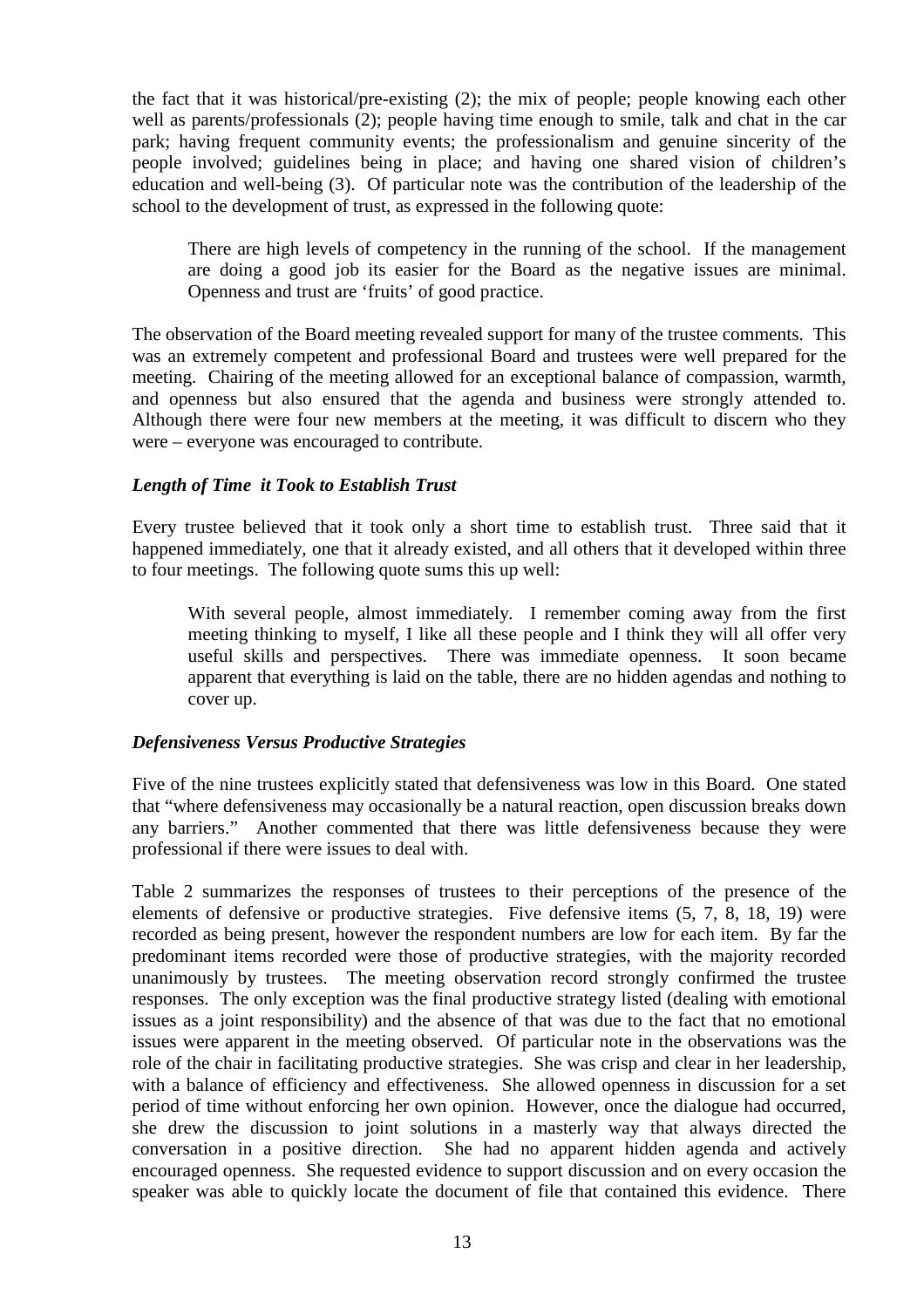were recurring examples that demonstrated that the trustees had prepared exceptionally well for the meeting. The chair engaged all members in active discussion and any contention was dealt with openly by all participants. An example of the latter occurred when the principal reported on the verbal summing up by the ERO team at the conclusion of their visit. One area for improvement was suggested and this was welcomed as an opportunity for growth by trustees rather than anyone arguing against it.

## *Attitude to Development*

The trustees responding to the survey strongly confirmed that they were committed to development (5). The principal in this school was also perceived to be committed to development of both himself and staff (7). He was seen to not only encourage others to go on courses and develop, but he also took up opportunities himself (5), and brought new ideas to the Board. The principal's passion for teaching and learning was noted and links were made to his passion for development to ensure that excellence was a standard. This was reflected in the following comment:

Total commitment over and above the call of duty at times (it seems). His leadership is inspiring because his passion and commitment towards the school is evident in all that he does including teaching/learning and own learning.

The following three individual comments also reflect the overall Board and principal commitment:

Very positive, this is a great school since overall it is looking to grow further, (like a growing family), development is a natural consequences.

Both Board and principal 100% behind development that is in the best interests of the children, school and community.

Good old mother hen "good better best, never let it rest until the good is better and the better is best!" We are always looking at ways to improve our systems, objectives and vision so that it will ultimately improve outcomes for children.

The principal himself reported that he wanted to see the school being the first choice for parents of Catholic children and wished it to be the best. He noted that he had a great team of teachers and he wanted to lead by example.

The passion and commitment to development that has been reported in the latter statements was apparent at every level of interaction at the observed Board meeting. Reporting back on recent development undertaken by teachers featured strongly in discussion, as did frequent reference to the importance of commitment and excellence in teaching and learning. Throughout the meeting trustees also continuously acknowledged their support for the teaching staff.

## *Board use of Either Best Practice or Data in Decision-Making*

All trustees stated that research and/or effective practice material was used as the basis for decision-making. One respondent recorded that if the Board felt that more information was required then decisions were deferred. The principal was noted as having a strong role in providing best practice information (2) and that he ensured it was up to date (2). Additionally, one trustee stated that other staff also had a leading role in providing the Board with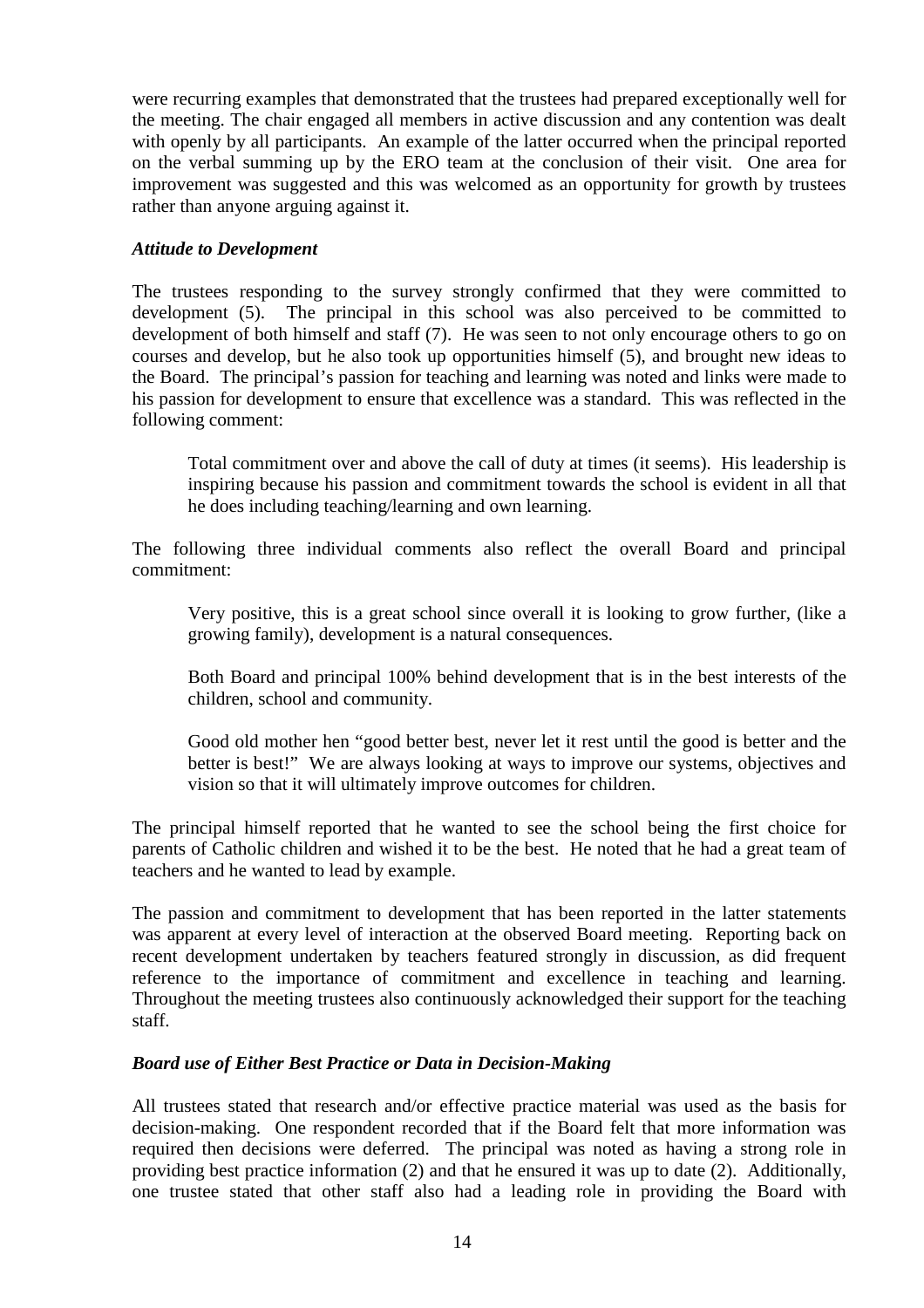information and these were seen to be welcomed and acted upon. The responses of trustees are summarised in the following quote:

We are provided with sound information and advice and I cannot think of one collective decision which I have had second thoughts about.

### *Openness to Change*

Openness to change was evident at the observed meeting, with no evidence of any resistance. Trustees themselves confirmed this with survey comments suggesting the following approaches to change: open discussion and mutual respect facilitating low resistance (2); welcoming of new ideas; no resistance (3); and always looking for better strategies and improvement (2). The principal provided the following comment on the overall attitude to change:

Because the staff are passionate and motivated they are prepared to accept change. It comes down to confidence that management know what they are doing and 'communication'. Review, develop cycle. We all accept that change is inevitable.

## **Discussion**

Each Board in this study demonstrated low levels of defensive, and high levels of productive, interactions that were in keeping with recent research (Argyris, 2003; Cardno, 2001; Piggot-Irvine, 2005; Piggot-Irvine & Cardno, 2005; Senge, Cambron-McCabe, Lucas, Smith, Dutton & Kleiner, 2000). Trustees operated with honesty (particularly when confronting problems), and openness to new ideas and challenge. 'Advocacy' (explicitness when stating an hypothetical position, yet inviting of evaluation, challenge, and public testing) and 'Inquiry' (encouraging and non-defensively receiving responses and alternative views to test and check one's position) predominated the dialogue that was observed. Shared bilateral (Robinson, 1992) and multilateral (Piggot-Irvine, 2005) control was evident and trust was perceived by trustees to be an outcome of these interactions.

All three schools had a principal and Board that were dedicated to, and passionate about, development of both themselves and staff. Each had a resolute focus on the learning and wellbeing of children that predominated discussion. The Boards were also characterised by an open and non-resistant attitude to change and engaging with new ideas as well as a commitment to 'informed' decision-making with the principal and Board chairs taking a decisive and guiding leadership role in this. An interesting facet of interaction observed in all schools was also that of humour. The extent of openness was such that trustees felt comfortable to laugh both together and at themselves – they enjoyed their meetings.

It is clear from this study that even in the most difficult circumstances, with commitment Boards can develop the type of open, high trust, relationships that the cases exemplify. Two of the Boards (A and B) had a history of dysfunctional, controlling and avoiding, interactions where the type of high conflict behaviours that Argyris (2003) describes as defensive dominated. The following quote from a trustee in School A identified that in 2005 during a period of low trust:

The challenge of the Board meetings was to get it finished in under 35 minutes and the input of the trustees was to pick up on any spelling errors in the principal report. There was no mention of student achievement data for at least the last year of this period. There was poor leadership and poor governance.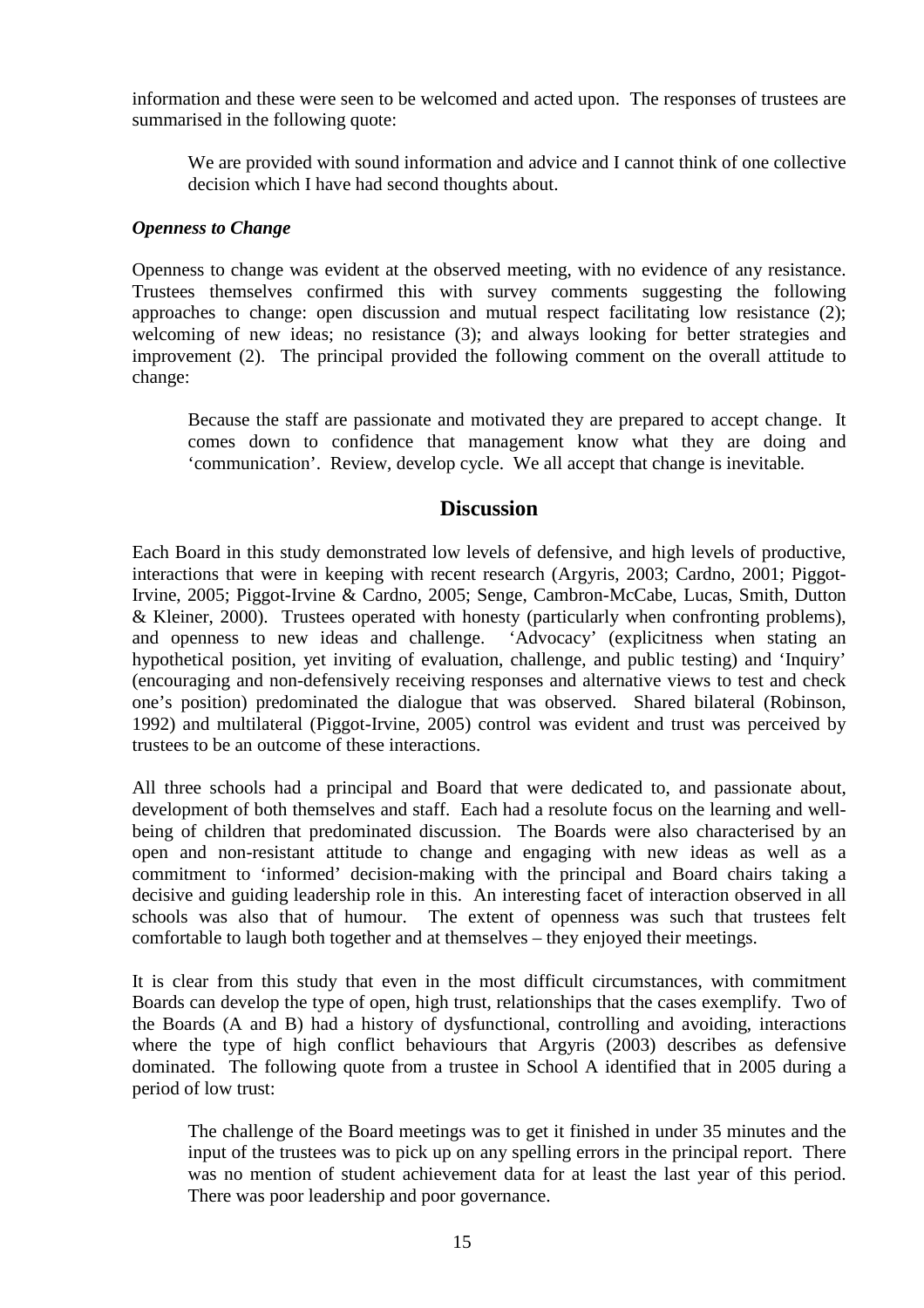Respondents in School A referred to the fact that during this period of poor governance trustees lacked honesty and failed to resolve problems because there were less transparent processes. Additionally, power was not shared beyond the principal and the Board chair. This school had three principals and three different Boards over a period of five years and trustees acknowledged that they were exhausted by the problems during that period. The rapid transition from effective governance noted in their 2001 ERO report to requiring high levels of improvement stipulated in their 2005 ERO report, then back to effective noted in their 2007 ERO report illustrates how quickly a school can move from sound governance to weak and back again. Both of the Boards in Schools A and B had overcome defensiveness by showing the courage to confront and resolve their problems. They had challenged what Dick and Dalmau (1999) described as an "adversarial, competitive, and narrowly rational" (p. 47) way of operating.

In contrast to the turbulence evident in Schools A and B, School C had a history of stable, productive interactions. Like Schools A and B, there were palpable features of sharing, openness, and passion for teaching/learning and children, but an outstanding element of the Board interactions in this school was the focus on 'community' linked to strong faith.

In summary, all three success cases demonstrated productive reasoning where advocacy, inquiry, and evidence based discussions predominated. Challenge, receiving others' views and disagreements, and checking perceptions were indicated in the observations conducted with each group and a genuine two-way dialogue, or informed debate, between individuals was evident. These groups constantly enacted the critical consensual and open elements of productive reasoning.

## **Implications - Learning a Productive Approach to Governance**

The interactions that have been described in this paper as productive are in fact a myriad of micro-strategies linked to profound values associated with honesty and integrity. In turn, it is hoped that these strategies and values can lead to enhanced trust. Learning the strategies of productive reasoning requires dedication to overcoming deeply conditioned defensive patterns (a challenging task on its own) and it is not possible to quickly describe how to approach such learning. The final component of this paper, however, provides a very brief introduction for trustees to consider if they are wishing to establish trust and effectiveness.

Cardno et al. (2005), Piggot-Irvine (2005), Robinson (2003), and Senge et al (2000) have all encouraged the adoption of the skills of 'dialogue' as a way to live the values and strategies of productive reasoning. Robinson (1993) cautions however, that an important pre-consideration is to slow down and be patient enough to unravel the existing strategies that are employed with colleagues. This is difficult because most of us are impatient to learn. Cardno et al. (2005) has coined the phrase the 'Triple I' approach to describe the first three steps of dialogue skills. The 'Triple I' refers to:

- 1. Inform;
- 2. Illustrate; and
- 3. Inquire.

The three steps involve disclosing opinion, reasoning and evidence, and then checking whether others see the situation in the same way. Additional steps include working with others to find mutually acceptable solutions, prioritising these solutions, acting upon them, and monitoring outcomes. Each of these steps has layers of complexity and although many believe that just changing their words will be sufficient to develop productive skills, this is not the case.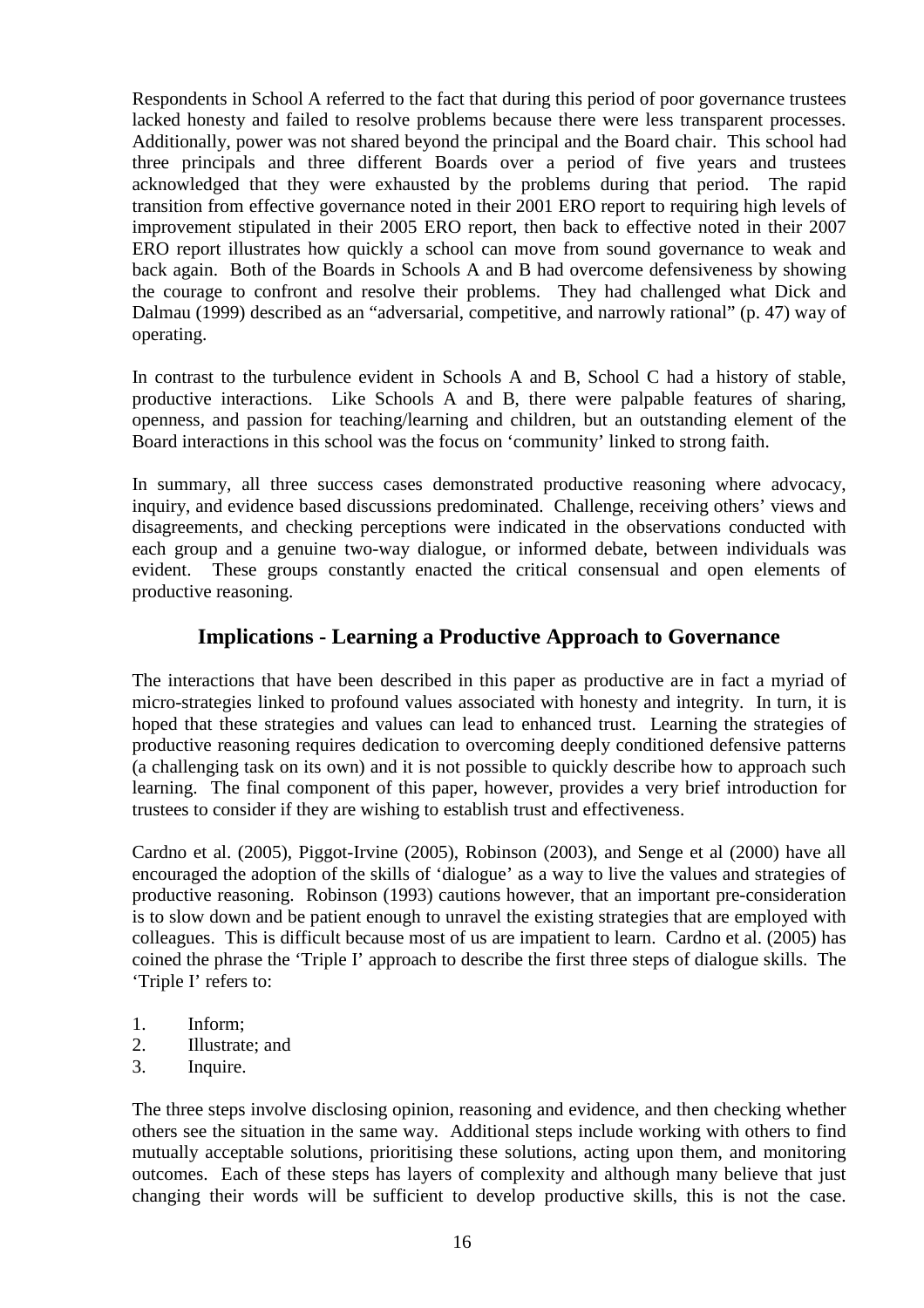Becoming candid and open yet holding defensive 'win, don't lose' values is a recipe for distrust and disaster. Learning the dialogue skills requires many practice sessions with specific guidelines for the steps involved and repeated trials in numerous problem situations with a highly skilled facilitator.

Ultimately, becoming productive necessitates the courage to confront problems openly  $-$  a characteristic that the Boards in this study have highlighted. Further, it requires that such problem confrontation involves learning of a double-loop type associated with changing underlying values so that problems remain resolved (Piggot-Irvine & Cardno, 2005).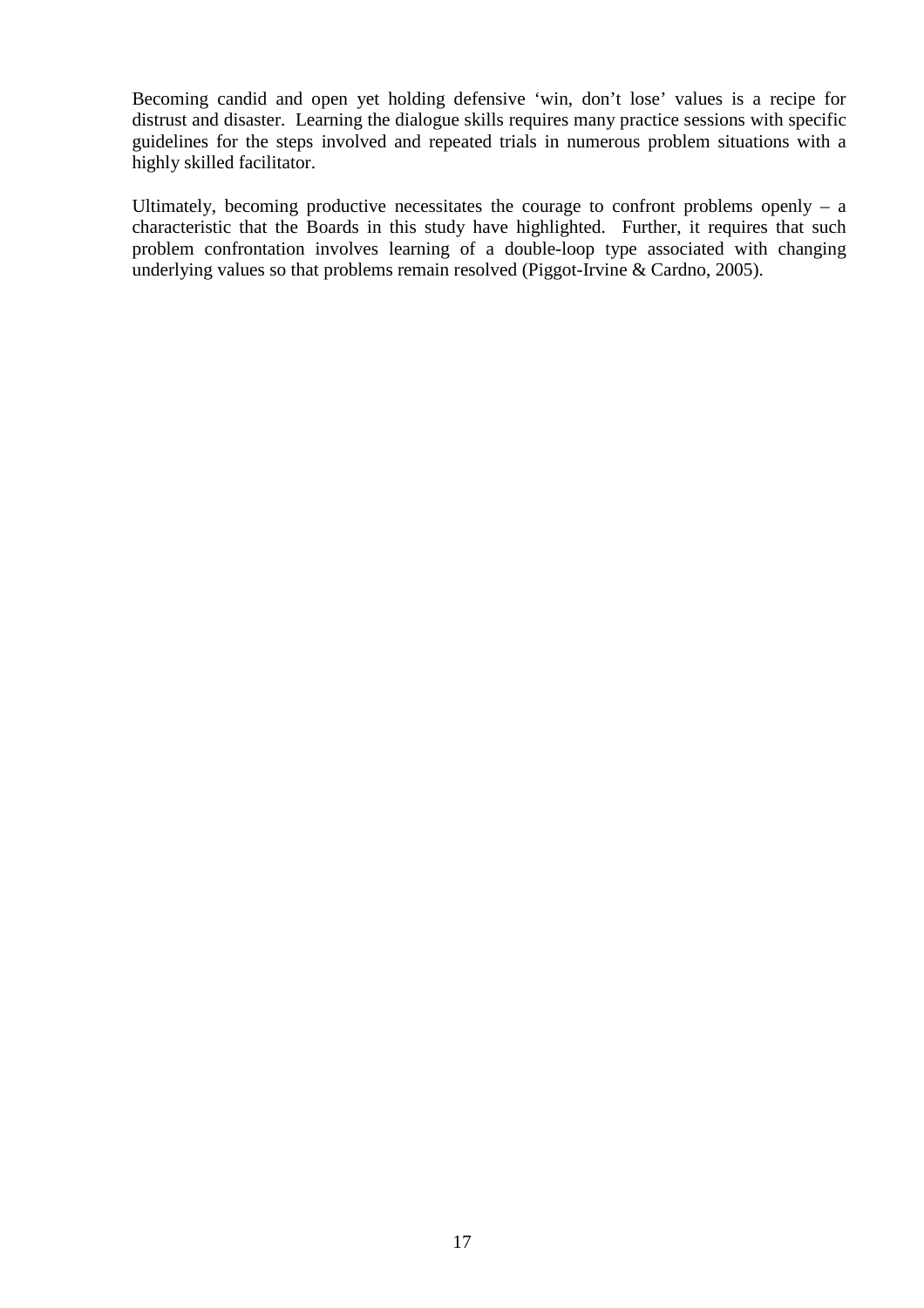#### **References**

- Argyris, C. (1990). *Overcoming organisational defenses: Facilitating organisational learning.* Needham Heights, USE: Allyn and Bacon.
- Argyris, C. (1996). Unrecognised defenses of scholars: Impact of theory and research. *Organization Science,* 7 (1), 79-87.
- Argyris, C. (2003). A life full of learning. *Organization Studies*, 24 (7), 1178-1192.
- Bassey, M. (2007). Case study research. In M. Coleman & A. R. J. Briggs (Eds.), *Research methods in educational leadership and management* (pp. 108-121). London: Paul Chapman.
- Brinkerhoff, R. O. (2003). *The success case method: Find out quickly what's working and what's not*. San Francisco: Berret-Koehler.
- Brinkerhoff, R. O. (2005). The Success Case Method: A strategic evaluation approach to increasing the value and effect of training. *Advances in Developing Human Resources, 7* (1), 86-101.
- Cardno, C. (2001). Managing dilemmas in appraising performance: An approach for school leaders. In D. Middlewood & C. Cardno (Eds.), *Managing teacher appraisal and performance: A comparative approach*, (pp. 143-159). London: Routledge Falmer.
- Cardno, C., France, C., Smith, A., & Youngs, H. (2005). *Board chairs' perceptions of their role: Towards a national picture. Implications for support and development*. Presentation to the 2005 NZSTA conference, 30 June-3 July.
- Carver, J. (1997). *Strategies for board leadership*. San Francisco: Jossey-Bass.
- Cohen, L., Manion, L., & Morrison, K. (2000). *Research methods in education*. (5th ed.). London: Routledge.
- Dick, R.& Dalmau, T. (1999). *Values in action applying the ideas of Argyris and Sch*ö*n* (2nd Edit.). Chapel Hill, Brisbane: Interchange.
- Denzin, N. (1997). Triangulation in educational research. In J. P. Keeves (Ed.), *Educational research, methodology and measurement: An international handbook* (pp. 318-322). Oxford: Pergamon.
- Earley, P., & Creese, M. (2003). Governors and school improvement. *National School Improvement Network Research Matter # 20.* London: Institute of Education, University of London.

Government of New Zealand (1989). *Education act.* Wellington: Government Printer.

- Hogden, E. & Wylie, C. (2005). *Stress and wellbeing among New Zealand principals*. Wellington: New Zealand Council for Educational Research.
- Hinds, D. (2000). Research instruments. In D. Wilkinson (Ed.), *The researcher's toolkit: The complete guide to practitioner research* (pp. 41-54). London: Routledge Falmer.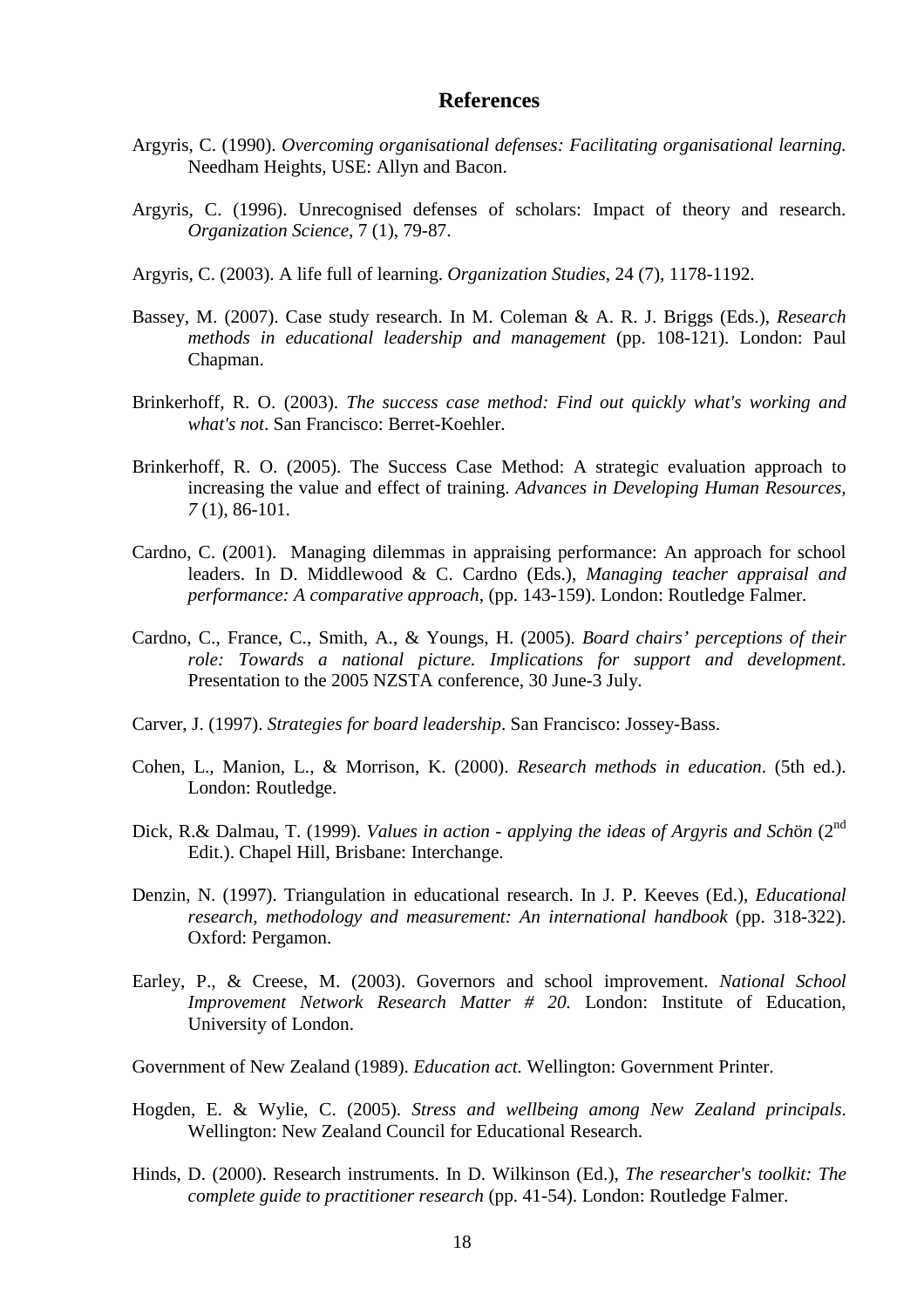- Mitchell, L., Cameron, M., & Wylie, C. (2002). *Sustaining school improvement: Ten primary schools' journeys*. Wellington: New Zealand Council for Educational Research.
- Piggot-Irvine, E. (2005) *Creating open, high trust, and low defensive teams*. Seminar paper for workshop delivered to Ministry of Education managers. Auckland, New Zealand.
- Piggot-Irvine, E. & Cardno, C. (2005) *Appraising performance productively: Integrating accountability and development*. Auckland: Eversleigh Publishing.
- Ranson, S., Farrell, C., Penn, N., & Smith, P. (2005). Does governance matter for school improvement? *School Effectiveness and School Improvement, 16*(3), 305-325.
- Rentoul, J. & Rosanowski, J. (2000). *The effects of school governance, ownership, organisation and management on educational outcomes*. New Zealand Ministry of Education strategic research initiative literature review 4. Wellington: Ministry of Education.
- Robinson, V.M.J. (1992). Doing critical social science: dilemmas in control. *Qualitative Studies in Education,* 5(4), 345-359.
- Robinson, V.M.J. (1993). *Problem-based methodology: Research for the improvement of practice.* Pergamon Press, Oxford.
- Robinson, V., Absolum, M., Cardno, C., & Steele, T. (1990). *The leadership of Tomorrow's Schools*. Report to the Ministry of Education on a collaborative action research project. Auckland University, New Zealand.
- Robinson, V., & Ward, L. (2005). Lay governance of New Zealand's schools: An educational, democratic or managerialist activity? *Journal of Educational Administration, 43*(2), 170 - 186.
- Scanlon, M., Earley, P. & Evans, J. (1999). *Improving the effectiveness of school governing bodies*. London: Department of Education and Employment Research Report RR111.
- Senge, P., Cambron-McCabe, N., Lucas, T., Smith, B., Dutton, J. & Kleiner, A. (2000). A primer to the five disciplines. In, *Schools that Learn*, pp. 59-98. New York: Doubleday.
- Wetherell, M. (2003). Discourse analysis. In C. Davidson & M. Tolich (Eds.), *Social science research in New Zealand* (2nd ed.). Auckland: Pearson Education.
- Wylie, C. (1990). *The impact of Tomorrow's Schools in primary schools and intermediates*. Wellington: New Zealand Council for Educational Research.
- Wylie, C. (2002). The local and systemic roles of school trustees. Paper presented at NZARE conference, Palmerston North. www.nzcer.org.nz
- Wylie, C. (2007). *School governance in New Zealand how is it working?* Wellington: New Zealand Council for Educational Research.
- Wylie, C. & King, J. (2004). *How do effective schools manage their finances?* Wellington: New Zealand Council for Educational Research.